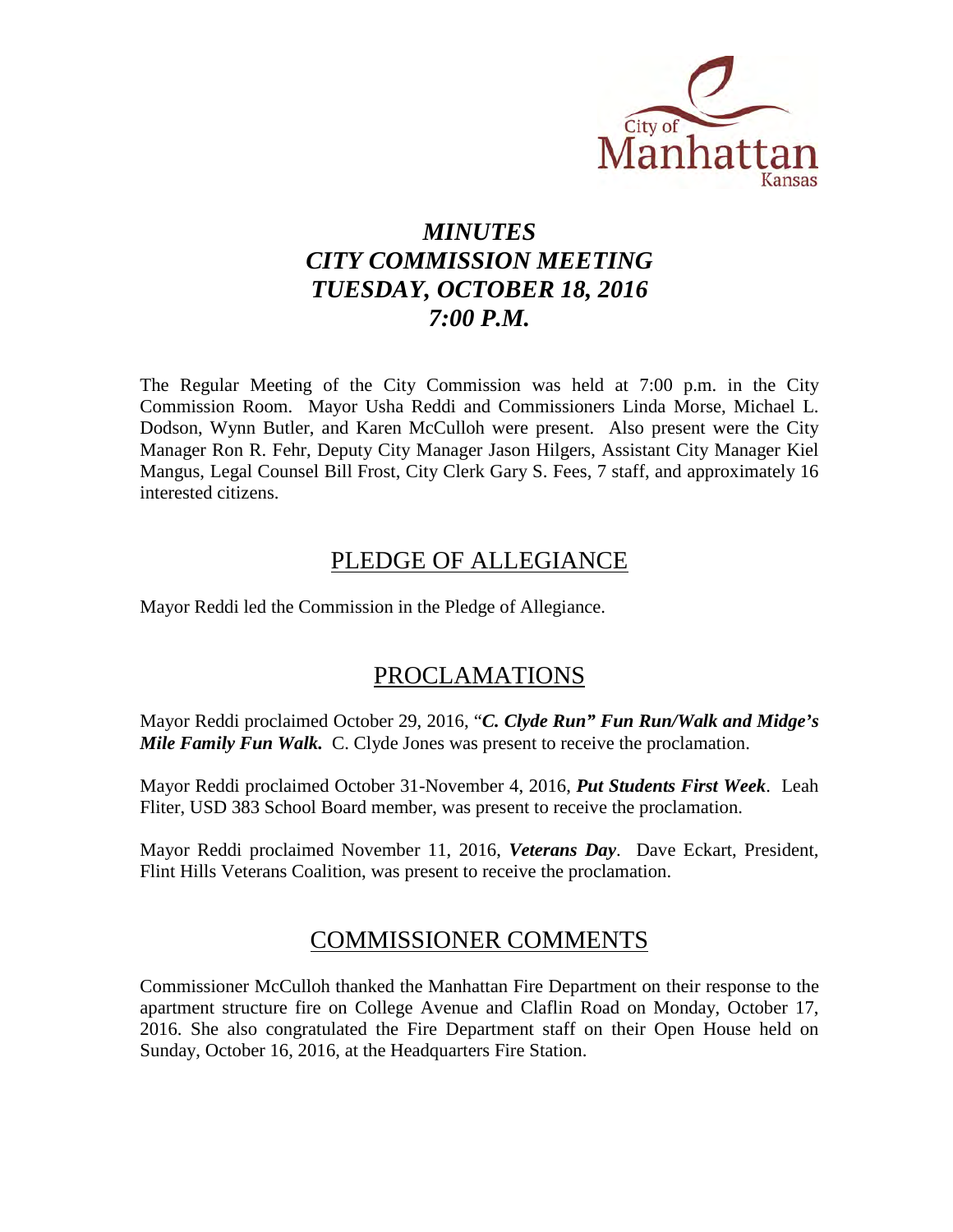**Minutes** City Commission Meeting October 18, 2016 Page 2

# COMMISSIONER COMMENTS

Commissioner Dodson voiced his appreciation on the performance of the Fire Department personnel to keep the fire under control and to all the other agencies that assisted with the fire and those that helped individuals that were displaced. He informed the community that Major General Joe Martin is the new commanding general at Fort Riley and will be deploying quickly. He wished Major General Martin and his troops well on their ninemonth deployment to Iraq.

Commissioner Morse stated that she attended the Ribbon Cutting Ceremony for Irwin Army Community Hospital on October 12, 2016. She provided information on the new facility and stated that the new Hospital offers many services for the military personnel and their families and will be a wonderful place to work.

Mayor Reddi thanked the community for their patience during the fire and expressed her appreciation to the Fire Department, Riley County Police Department, Riley County Emergency Management Services, Red Cross, and other agencies that provided assistance. She provided information on the upcoming election deadlines and encouraged those interested to go to the Riley County Election website for additional information. She discussed the recent grant received to address mental health needs with Riley County Police Department and encouraged citizens to provide feedback regarding the trails with the Parks and Recreation Department on the City's website.

# CONSENT AGENDA

(\* denotes those items discussed)

#### **MINUTES**

The Commission approved the minutes of the Special City Commission Meeting held Tuesday, October 11, 2016.

#### **CLAIMS REGISTER NO. 2832**

The Commission approved Claims Register No. 2832 authorizing and approving the payment of claims from October 5, 2016, to October 11, 2016, in the amount of \$2,389,299.20.

#### **LICENSE**

The Commission approved annual Cereal Malt Beverages On-Premises Licenses for Happy Valley Chinese Restaurant, 2037 Tuttle Creek Boulevard, Suite A, and Wingstop, 1126 Moro Street.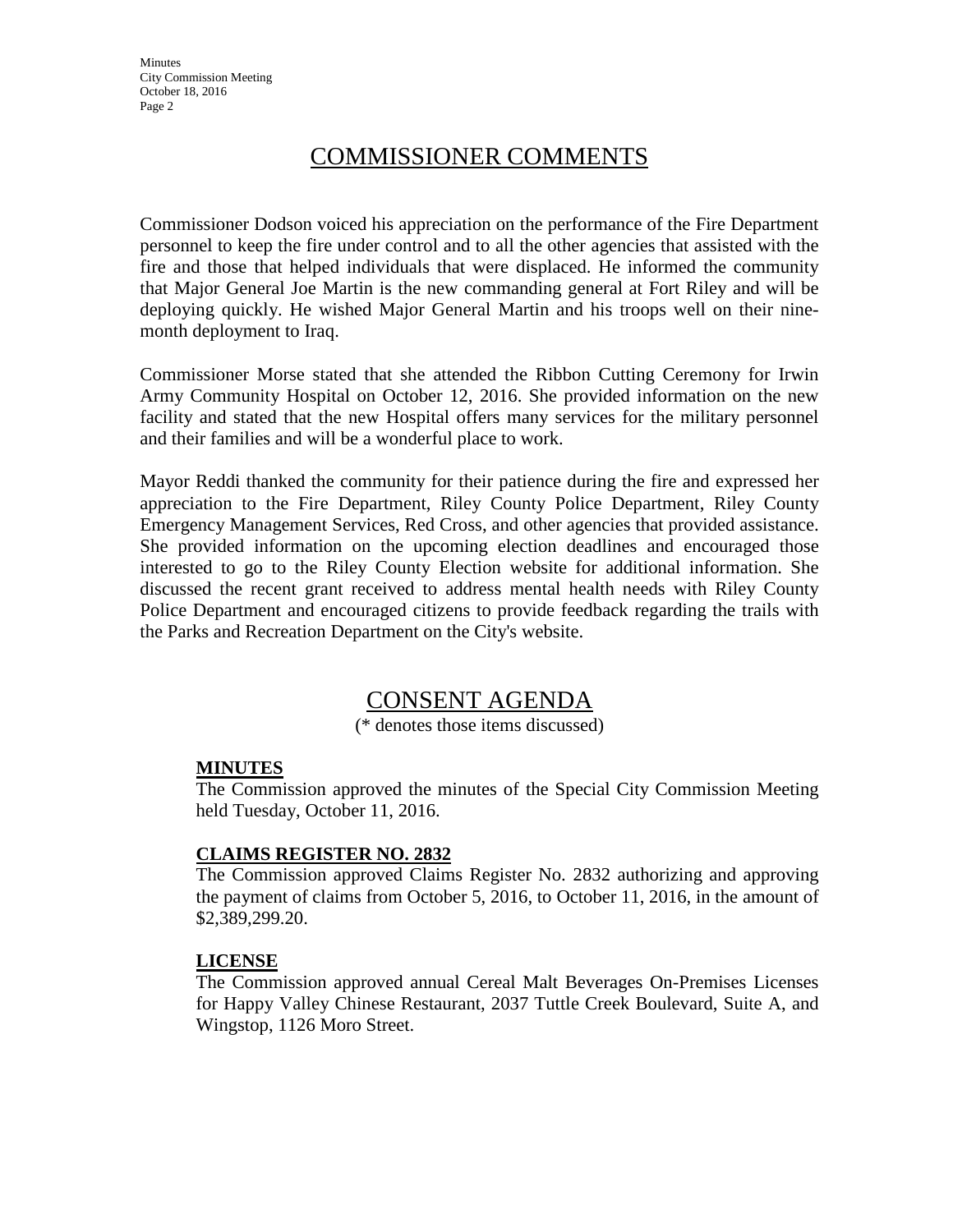#### **ORDINANCE NO. 7251 – AMEND K-MART COMMERCIAL PUD (NOW PLAZA DE MARIA PUD)**

The Commission approved Ordinance No. 7251 amending Ordinance Nos. 4635, 5027, 6359, 6603 and 6721 and the Final Development Plan of the K-Mart Commercial Planned Unit Development, as proposed, to be known as the Final Development Plan of Plaza De Maria Commercial Planned Unit Development, based on the findings in the Staff Report *(See Attachment No. 1)*, with the nine (9) conditions of approval, as recommended by the Manhattan Urban Area Planning Board.

### **FINAL PLAT – PLAZA DE MARIA**

The Commission accepted the easements and rights-of-way, as shown on the Final Plat of Plaza De Maria, generally located at the northeast corner of the East Poyntz Avenue Frontage Road and Sarber Lane, based on conformance with the Manhattan Urban Area Subdivision Regulations.

#### **ORDINANCE NO. 7252 – AMEND ZONING REGULATIONS – CTPO, CORPORATE TECHNOLOGY PARK OVERLAY DISTRICT**

The Commission approved Ordinance No. 7252 amending the Manhattan Zoning Regulations Article IV Part 3 Industrial Districts, Section 4-307, to replace the CTPO, Corporate Technology Park Overlay District, with the proposed MBPO, Manhattan Business Park Overlay District, based on the findings in the Staff Memorandum *(See Attachment No. 2)* and the recommendation of the Planning Board**.**

### **TERMINATE – RESTRICTIVE COVENANTS – MANHATTAN CORPORATE TECHNOLOGY PARK**

The Commission approved the termination of the Covenants, Conditions, and Restrictions on the Manhattan Corporate Technology Park, and authorized the Mayor to execute, and the City Clerk to file with the Register of Deeds, the Consent to Termination.

#### **\* ORDINANCE NO. 7253 – LEVY 2017 SERVICE FEES – AGGIEVILLE BUSINESS IMPROVEMENT DISTRICT**

Commissioner Butler provided clarification on the changes made in the enforcement section of the ordinance. He stated that the enforcement provision in the second version of the ordinance is much more reasonable than in the initial ordinance.

The Commission approved Ordinance Nos. 7253 and 7254 levying Business Improvement Service Fees for 2017 on businesses located within the Aggieville and Downtown Business Improvement Districts.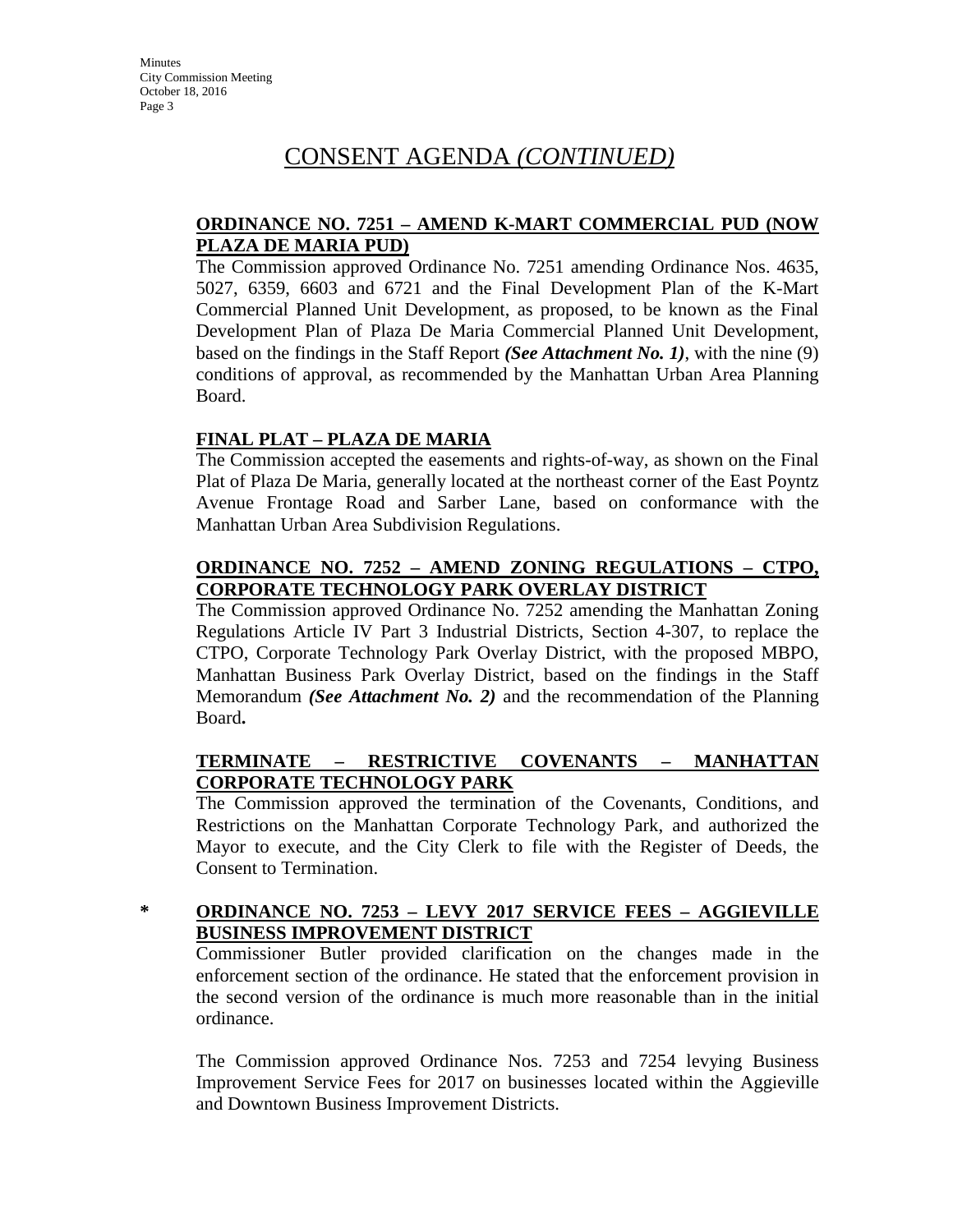#### **\* ORDINANCE NO. 7254 – LEVY 2017 SERVICE FEES – DOWNTOWN BUSINESS IMPROVEMENT DISTRICT**

Commissioner Butler provided clarification on the changes made in the enforcement section of the ordinance. He stated that the enforcement provision in the second version of the ordinance is much more reasonable than in the initial ordinance.

#### **ORDINANCE NO. 7255 – ADOPT – 2016 STANDARD TRAFFIC ORDINANCE**

The Commission approved Ordinance No. 7255 incorporating by reference the Standard Traffic Ordinance for Kansas Cities, Edition of 2016, with amendments as set forth in the ordinance.

#### **ORDINANCE NO. 7256 – AMEND SCHOOL ZONE – LEE ELEMENTARY SCHOOL**

The Commission approved Ordinance No. 7256 amending Chapter 31 of the Code of Ordinances to expand the "School Zone" location for the Lee School pedestrian crossing and relocate the existing "School Zone" flashing signal.

#### **RESOLUTION NO. 101816-A – SET BOND SALE DATE – GENERAL OBLIGATION BOND SERIES 2016-B**

The Commission approved Resolution No. 101816-A setting November 15, 2016, as the date to sell \$2,065,000.00 in general obligation bonds.

#### **FIRST READING – ISSUE – GENERAL OBLIGATION BOND SERIES 2016-B**

The Commission approved first reading of an ordinance issuing \$2,065,000.00 in general obligation bonds.

#### **RESOLUTION NO. 101816-B – INVESTMENT POLICY**

The Commission approved Resolution No. 101816-B re-affirming expanded investment powers for the City of Manhattan based on final approval from the Pooled Money Investment Board.

#### **\* REQUEST FOR QUALIFICATIONS – PROFESSIONAL SERVICES - WARNER MEMORIAL PARK MASTER PLAN**

This Item was moved to the end of the General Agenda at the request of Commissioner McCulloh.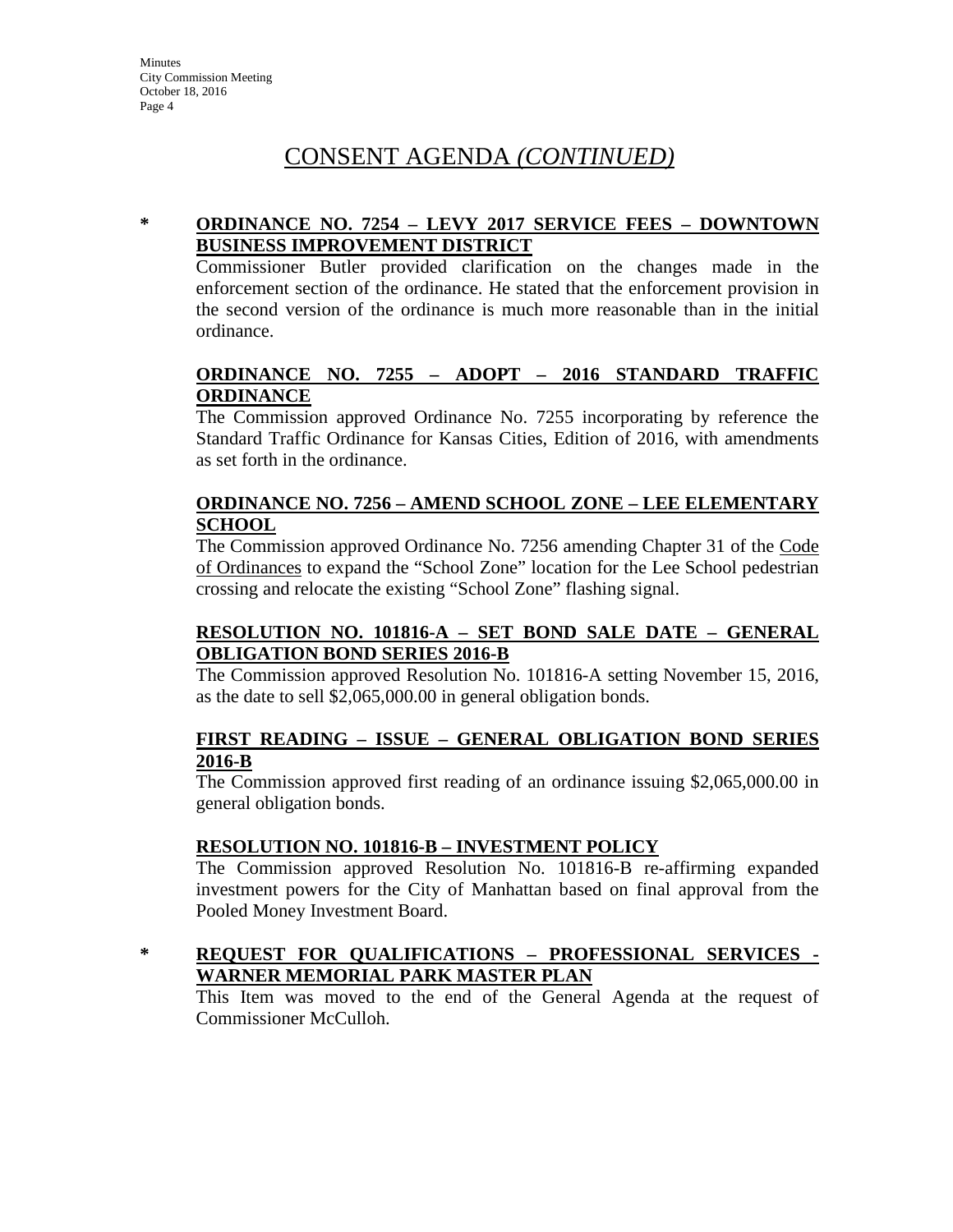#### **ADDENDUM – AIRPORT TERMINAL EXPANSION, PHASE TWO 9 (AIP 46, CIP #AP040P)**

The Commission authorized the Mayor and City Clerk to execute the Second Addendum to the Contract with The Weitz Company, LLC, of Lenexa, Kansas, for Phase Two of the Passenger Terminal (AIP 46, CIP #AP040P) at the Manhattan Regional Airport.

### **CHANGE ORDER NO. 28 – AIRPORT TERMINAL EXPANSION, PHASE TWO (AIP 46, CIP #AP040P)**

The Commission authorized the Mayor and City Clerk to execute Change Order No. 28 resulting in a net increase in the amount of \$32,929.00 to the construction contract with The Weitz Company, LLC, of Lenexa, Kansas, for Phase Two of the Passenger Terminal (AIP 46, CIP #AP040P) at the Manhattan Regional Airport.

#### **CONTRACT AMENDMENT NO. 1 – REMODEL FORMER FIXED BASE OPERATOR BUILDING – AIRPORT ADMINISTRATION OFFICE**

The Commission authorized the Mayor and City Clerk to execute Contract Amendment No. 1 with Ben Moore Studio, LLC, of Manhattan, Kansas, and to advertise and receive construction bid proposals to remodel the former Fixed Base Operator building for the relocation of the Airport Administrative Office.

#### **AGREEMENT – PROFESSIONAL SERVICES – LEVEE OUTFALL INSPECTION**

The Commission authorized the Mayor and City Clerk to execute an agreement in an amount not to exceed \$21,900.00, with AMEC Foster Wheeler Environment and Infrastructure, Inc., of Topeka, Kansas, for completion of the Levee Outfall Inspection.

### **AGREEMENT – HOLIDAY LIGHTING – THE FESTIVAL OF LIGHTS**

The Commission approved and authorized the Mayor and City Clerk to execute an agreement with Whoville, Inc., for the holiday lighting and special events regarding "The Festival of Lights" at Blue Earth Plaza.

#### **\* APPOINTMENT – AIRPORT A/E CONSULTANT**

The Commission appointed Commissioners Morse and Dodson to serve on the Selection Committee for the Airport Architectural/Engineering Consultant.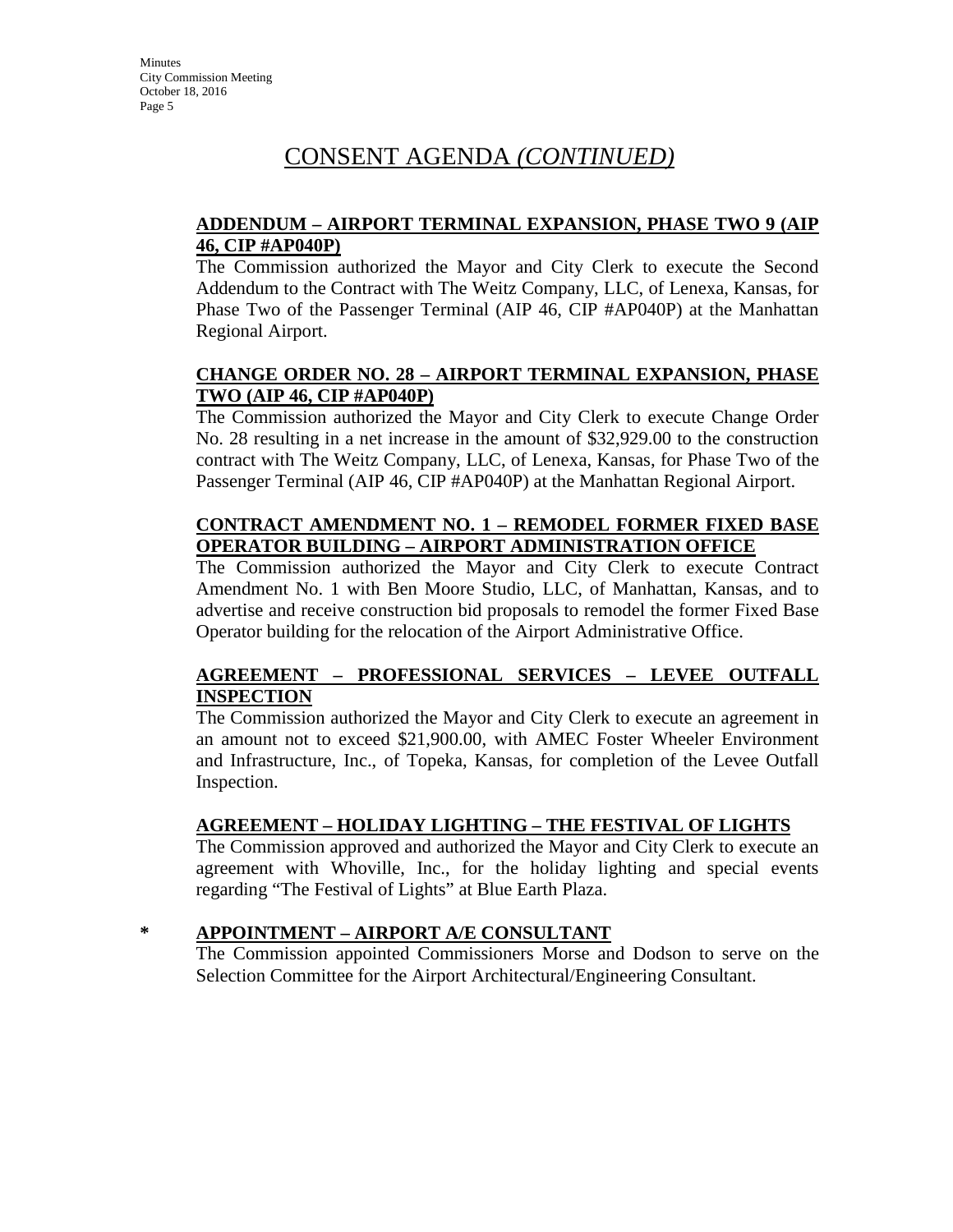#### **BOARD APPOINTMENT – ARTS AND HUMANITIES ADVISORY BOARD**

The Commission approved the appointment by Mayor Reddi of Rebecca Hackemann-Bahlmann, 111 Willard Hall, to fill the unexpired term of Shelly Richardson. Ms. Hackemann-Bahlmann term begins immediately and will expire March 31, 2018.

Mayor Reddi opened the public comments.

Sam Devinki, Managing Member, Plaza De Maria, provided additional information on the project (re: Amend K-Mart PUD and Plaza De Maria Final Plat) and stated that the development is named in honor of his mother.

Hearing no other comments, Mayor Reddi closed the public comments.

After discussion and comments from the Commission, Commissioner Morse moved to approve the consent agenda and move Item M, REQUEST FOR QUALIFICATIONS – PROFESSIONAL SERVICES - WARNER MEMORIAL PARK MASTER PLAN, to the end of the General Agenda. Commissioner McCulloh seconded the motion. On a roll call vote, motion carried 5-0.

# GENERAL AGENDA

#### **FIRST READING – REZONE - HERITAGE SQUARE NORTH (POTTAWATOMIE COUNTY CH, HIGHWAY COMMERCIAL DISTRICT, TO C-5, HIGHWAY SERVICE COMMERCIAL DISTRICT)**

Eric Cattell, Assistant Director for Planning, presented an overview of the item. He highlighted the subject site, comprehensive plan map, and recommendation of the item by the Manhattan Urban Area Planning Board. He then responded to questions from the Commission regarding flood elevation levels, adjacent property to Heritage Square North and discussed the U.S. Highway 24 Corridor Management Plan.

Brian Johnson, City Engineer, provided additional information on the item and highlighted work already completed by the Kansas Department of Transportation.

Mayor Reddi opened the public comments.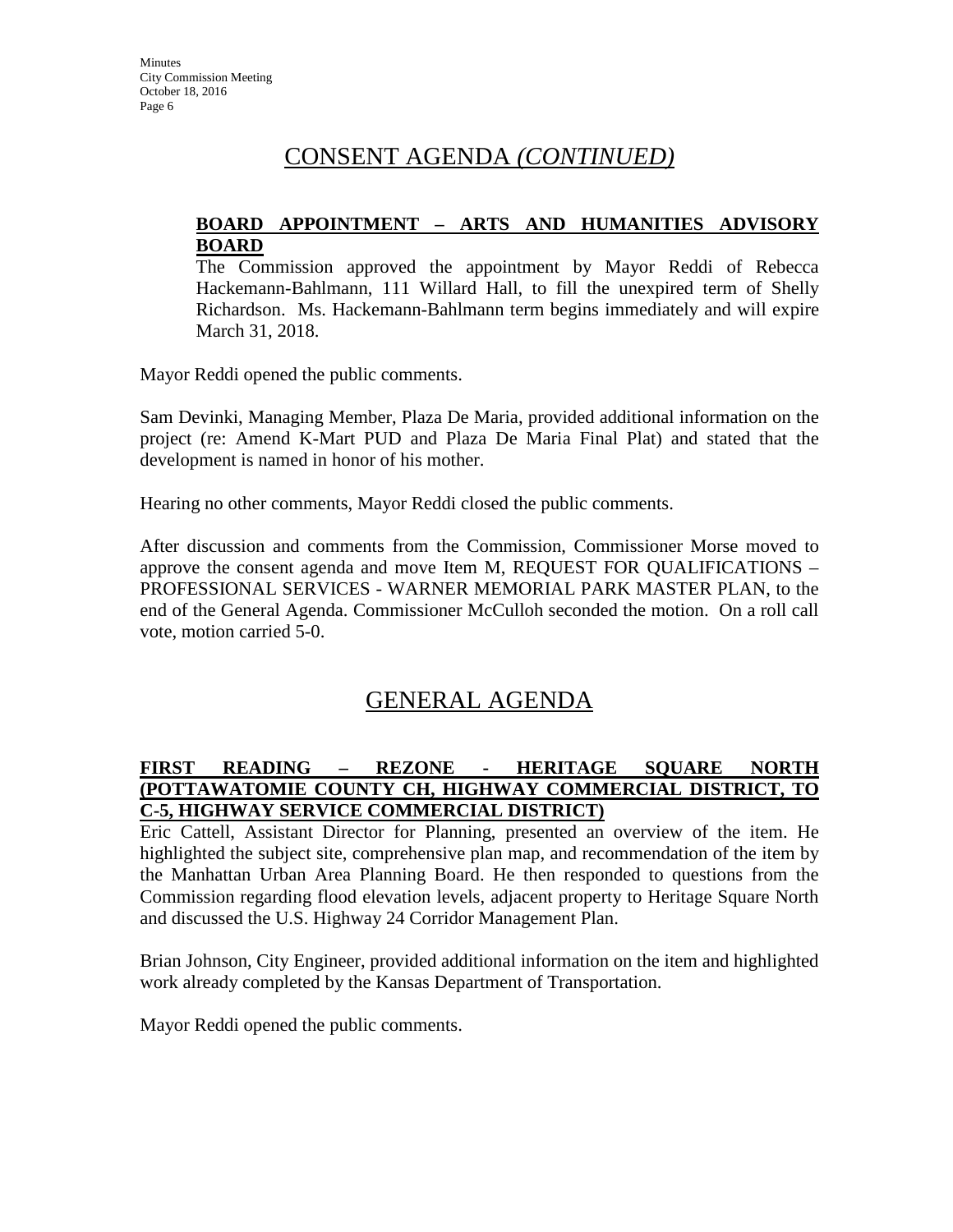# GENERAL AGENDA *(CONTINUED)*

#### **FIRST READING – REZONE - HERITAGE SQUARE NORTH (POTTAWATOMIE COUNTY CH, HIGHWAY COMMERCIAL DISTRICT, TO C-5, HIGHWAY SERVICE COMMERCIAL DISTRICT)** *(CONTINUED)*

Rich Seidler, Commercial Real Estate Services, representing the owner of the property, provided additional information regarding drainage and requirements. He asked the Commission to accept the recommendations of the engineers, City staff, and the recommendation of the Manhattan Urban Area Planning Board.

Hearing no other comments, Mayor Reddi closed the public comments.

After discussion, Commissioner Dodson moved to approve first reading of an ordinance rezoning Heritage Square North, a 32.5 acre tract generally located north of the intersection of U.S. Highway 24 and South Port Drive, from Pottawatomie County CH, Highway Commercial District, to C-5, Highway Service Commercial District, based on the findings in the Staff Report *(See Attachment No. 3)* and the recommendation of the Planning Board. Commissioner McCulloh seconded the motion. On a roll call vote, motion carried 5-0.

#### **DEVELOPMENT AGREEMENT - OPEN LAND, LLC (GENESIS HEALTH AND FITNESS CLUB)**

Jason Hilgers, Deputy City Manager, presented an overview of the item. He highlighted the site plan, the landscape plan, and the location of the City-owned pump station. He informed the Commission that the City would not allow the development to take place over the top of a waterline at the current location in the event future maintenance is needed. He stated that the relocation costs are 100 percent to the developer and the City would only participate if the City makes the determination to oversize the existing water line. He then responded to questions from the Commission regarding the process and future items to be considered by the Manhattan Urban Area Planning Board and the Commission.

Brian Johnson, City Engineer, provided additional information on the relocation of the water line and the opportunity to upsize the line.

Ron Fehr, City Manager, provided clarification regarding the site and development agreement.

Jason Hilgers, Deputy City Manager, responded to questions from the Commission. He provided additional information on the process and noted the potential opportunity to work with a mutual contractor to gain efficiencies for the project on the site.

Mayor Reddi opened the public comments.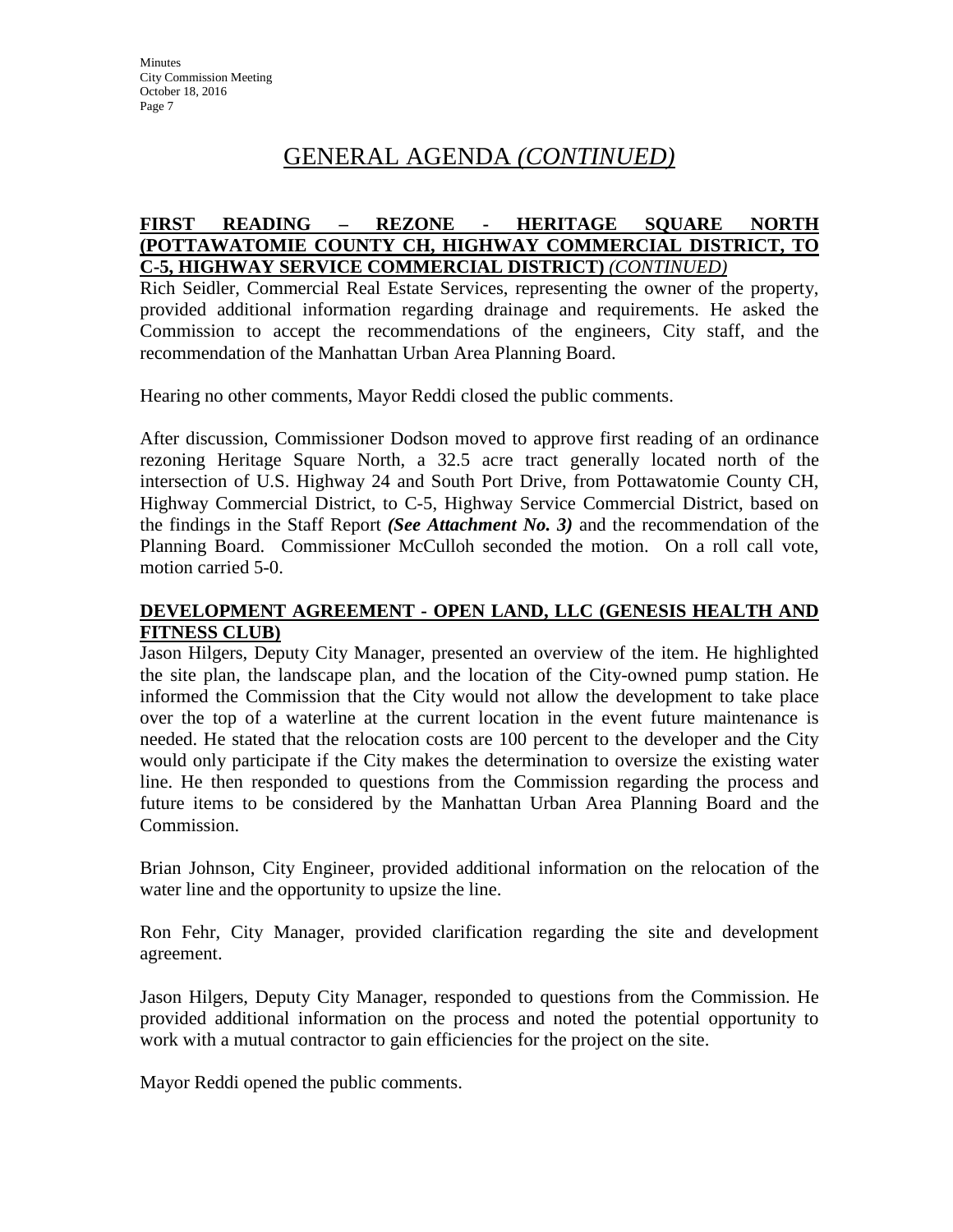# GENERAL AGENDA (*CONTINUED*)

#### **DEVELOPMENT AGREEMENT - OPEN LAND, LLC (GENESIS HEALTH AND FITNESS CLUB)** *(CONTINUED)*

Greg Ferris, representing Genesis Health Club, informed the Commission that the request is to approve the development agreement and a public hearing regarding the rezoning will be conducted at the Manhattan Urban Area Planning Board meeting on November 7, 2016. He stated that there is a potential opportunity to upsize the water line at the same time the line is being relocated, resulting in a savings to the City of Manhattan. He provided additional information about the project and stated that they also need to relocate an electrical line and are working with Westar Energy. He reiterated that the proposed development agreement will shorten the timeframe by a couple of months. He then responded to questions from the Commission regarding the neighborhood meeting that was held and provided clarification on the proposed pool components for the facility.

Hearing no other comments, Mayor Reddi closed the public comments.

After further discussion and comments from the Commission, Commissioner Morse moved to approve and authorize the Mayor and City Clerk to execute a development agreement to relocate a waterline and prepare a site off Allison Road for a future Genesis Health and Fitness Club (Open Land, LLC). Commissioner McCulloh seconded the motion. On a roll call vote, motion carried 5-0.

# *ITEM REMOVED FROM CONSENT AGENDA*

### **REQUEST FOR QUALIFICATIONS – PROFESSIONAL SERVICES - WARNER MEMORIAL PARK MASTER PLAN**

Eddie Eastes, Director of Parks and Recreation, provided background information on the request to advertise a Request for Qualifications for professional landscape architects and park planning consultants to assist the City with development of a master plan for Warner Park. He responded to questions from the Commission and stated that the Parks and Recreation Department has the capability to do this project with Wyatt Thompson, Senior Park Planner, but time is the issue and the current workload is very heavy right now. He informed the Commission that an outside consulting firm would benefit the process.

Commissioner McCulloh stated that her concern was the expense associated with hiring a consultant to do a master plan for Warner Park. She asked if there is someone at Kansas State University that can provide a plan for \$10,000.00 versus spending \$60,000.00. She stated the disc golf people have been waiting a long time to expand the existing disc golf course and there is a need to also address parking and restrooms.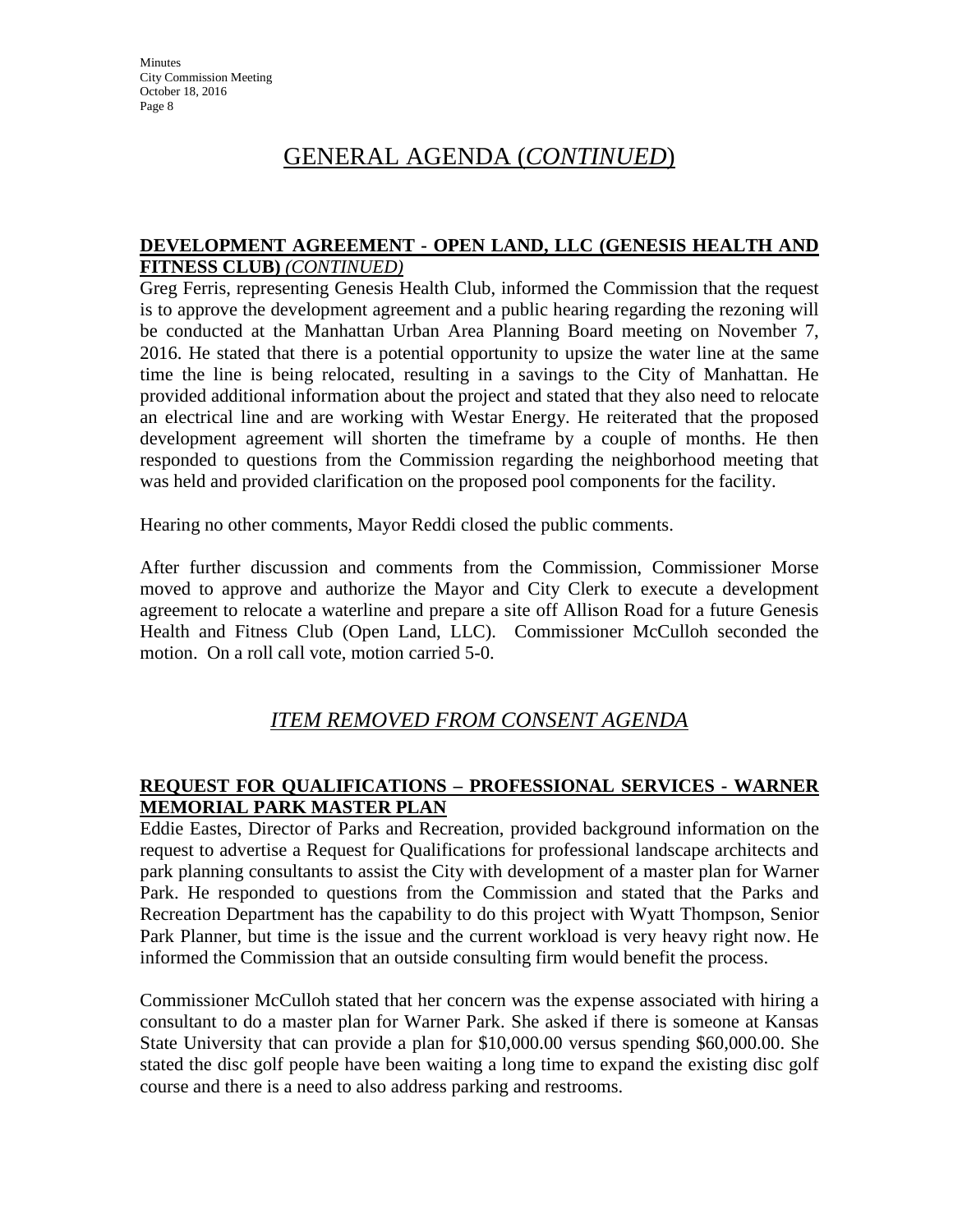### *ITEM REMOVED FROM CONSENT AGENDA (CONTINUED)*

#### **REQUEST FOR QUALIFICATIONS – PROFESSIONAL SERVICES - WARNER MEMORIAL PARK MASTER PLAN** *(CONTINUED)*

Commissioner Dodson provided additional information on the item. He stated that restrooms and a parking lot can be built without doing a master plan. He said that maybe the master plan term is too elevated for this kind of effort, unless there is some kind of clamor from people around Warner Park that want something different.

Commissioner Butler asked if there are any constraints or legal reasons in how Warner Park is used.

Bill Frost, Legal Counsel, informed the Commission that the Warner family expressed intent verbally that this Park remains open space. He stated that he didn't recall anything legally in the documents that dedicated it to the City and said that the deed is just a deed to the City. He stated that he recalled Bill Warner talked about the intent was open space, but didn't think there were any legal restrictions.

Commissioner McCulloh stated there may not be a legal restriction, but thought that there is an ethical restriction.

Commissioner Butler stated that that he did not have any problem following the intent and if that is the case, then stated that it does not appear to be a need for a master plan. He said that he would rather see \$60,000.00 pay for restrooms and disc golf course improvements versus going to a consultant. He stated that if City staff can't do this and need someone to study this, then see if the focus can be narrowed and get someone to provide the City with plans at a lower price.

Commissioner McCulloh stated that she understood the concerns with more traffic and parking from the neighborhood. She stated that the disc golf people are willing to put skin in the game and help raise money for this.

Commissioner Morse stated that she was supportive of disc golf and restrooms and understood the openness of the Park. She expressed reservations about using economic development funds to pay for the master plan.

Mayor Reddi voiced support for community engagement and to increase the disc golf course and parking. She stated that she agreed with Commissioner McCulloh to utilize someone at Kansas State University or an intern at the University. She said that major changes are not expected, but updates to the plan are needed. She stated that Emporia has four disc golf courses and hosted a national tournament. She said that regular style of golf is actually declining, while disc golf is increasing and the maintenance for disc golf courses is not as intense as regular golf.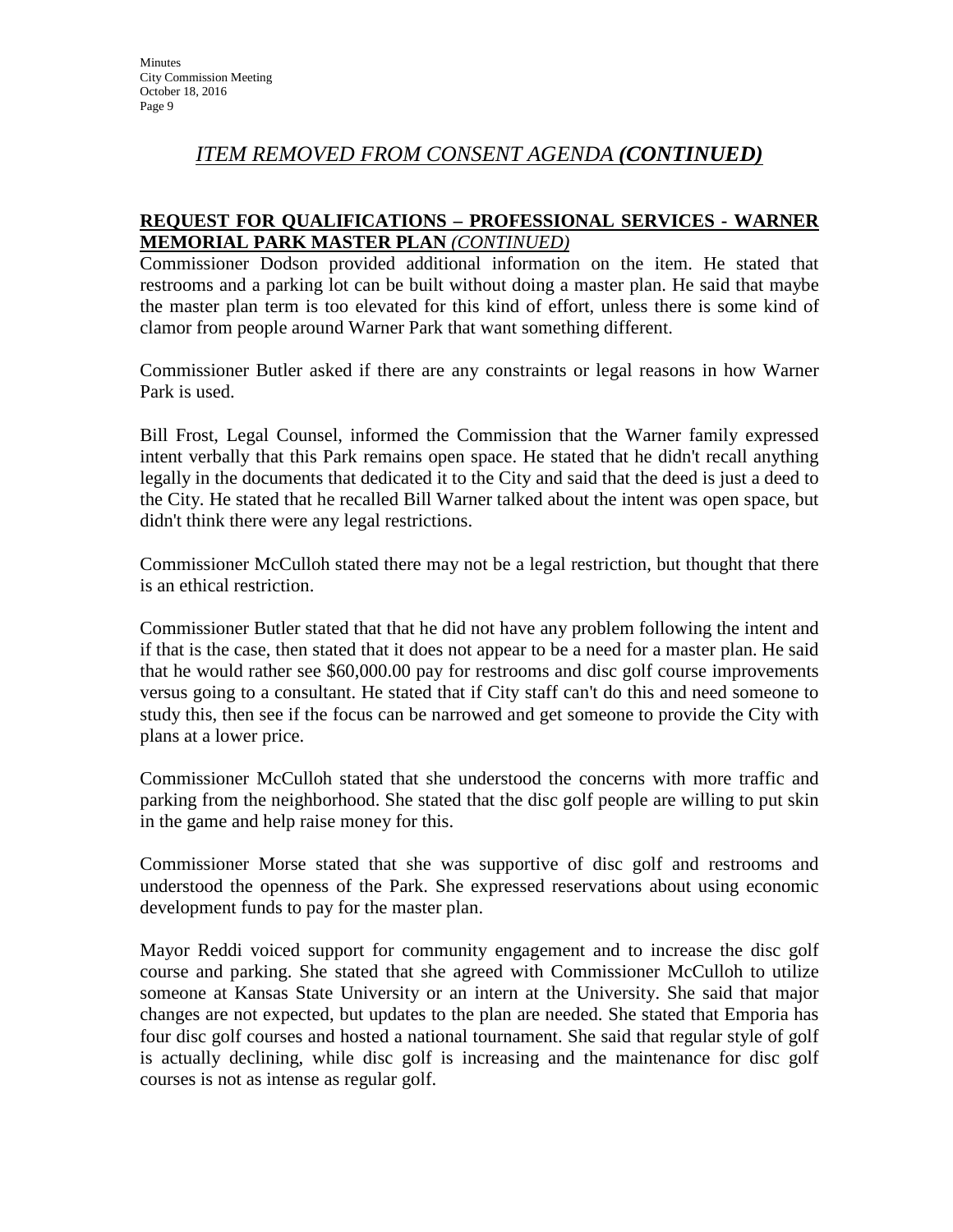# *ITEM REMOVED FROM CONSENT AGENDA (CONTINUED)*

### **REQUEST FOR QUALIFICATIONS – PROFESSIONAL SERVICES - WARNER MEMORIAL PARK MASTER PLAN** *(CONTINUED)*

Eddie Eastes, Director of Parks and Recreation, informed the Commission that City staff can do the planning efforts in-house, but stated this is a timing issue and not a capability issue. He informed the Commission that the current parking for disc golf is inadequate and the parking lot and the restrooms are the most concerning. He stated the planning aspects need to include a public input process to consider the impacts to the Park.

Commissioner Butler asked if the plan can be updated and a maximum fee of \$10,000.00 to \$15,000.00 established to see if it can be done and narrow the scope.

After comments and questions from the Commission, Eddie Eastes, Director of Parks and Recreation, responded to additional questions. He explained the differences between the number of participants playing regular golf and disc golf. He reiterated that if this project is done in-house, the timing would need to be different.

Wyatt Thompson, Senior Park Planner, informed the Commission that it is possible to reach out to local experts at Kansas State University and to interns. He provided additional information on the consultant selection process and stated that it may be difficult to find a consultant with \$10,000.00 to \$15,000.00, but can develop other options and timelines if that direction is given. He then responded to questions from the Commission regarding the process, engagement piece and concepts used similar to the process used for the Park at Lee Mill Heights.

Mayor Reddi opened the public comments.

Hearing no comments, Mayor Reddi closed the public comments.

Ron Fehr, City Manager, provided additional information on the item. He stated that City staff can rework this item, develop a calendar and timeline, and provide the Commission with options going forward and get feedback. He also discussed the source of funds proposed to be used for Warner Park and the strategy to use surplus Economic Development Funds.

Eddie Eastes, Director of Parks and Recreation, responded to additional questions from the Commission regarding the status and focus of the Strategic Facility Improvements Plan. He informed the Commission that a new Request for Qualifications can be prepared and brought back to the Commission.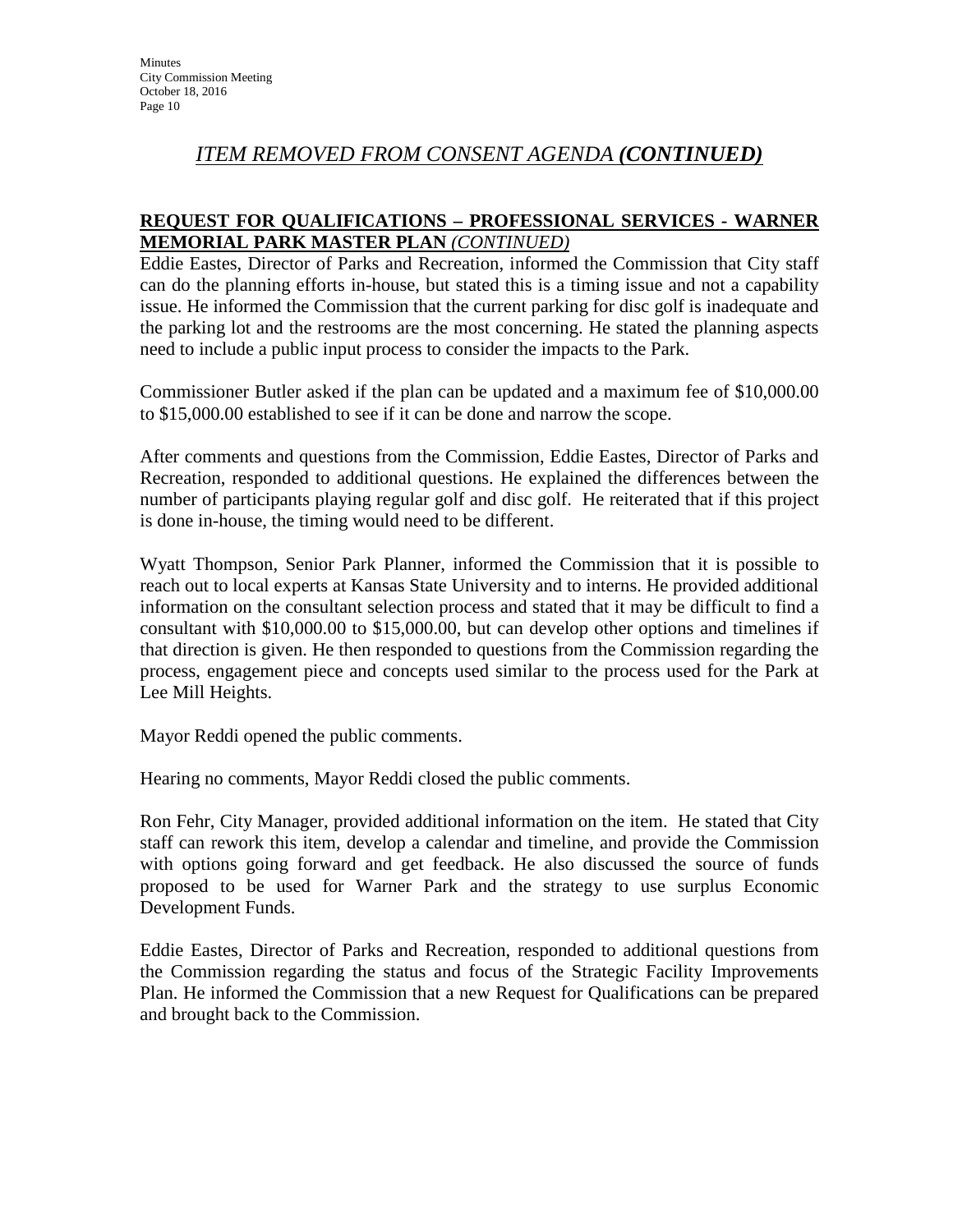Minutes City Commission Meeting October 18, 2016 Page 11

### **ITEM REMOVED FROM CONSENT AGENDA (CONTINUED)**

#### REQUEST FOR QUALIFICATIONS - PROFESSIONAL SERVICES - WARNER **MEMORIAL PARK MASTER PLAN (CONTINUED)**

After additional discussion and comments from the Commission, Commissioner Butler moved to table the item and have City staff bring back a Request for Qualifications proposal that meets the requirements of the discussion. Commissioner McCulloh seconded the motion. On roll call vote, motion carried 5-0.

#### **ADJOURNMENT**

At 8:33 p.m., the Commission adjourned.

 $\mathcal{G}$ MC, City Clerk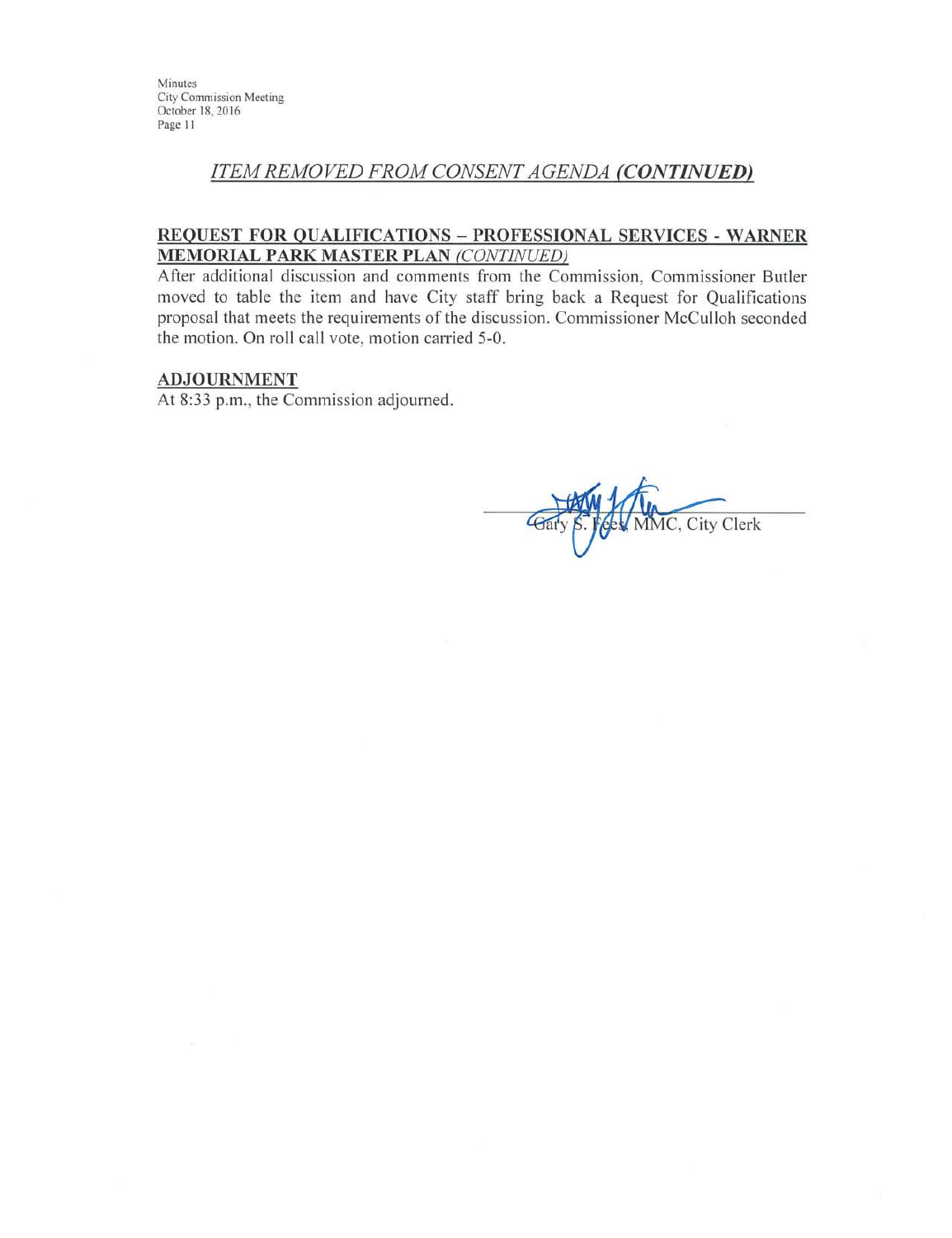**Minutes** City Commission Meeting October 18, 2016 Page 12

*Attachment No. 1* 

#### **STAFF REPORT**

**AN AMENDMENT OF ORDINANCE NOS. 4635, 5027, 6359, 6603 AND 6721 AND THE APPROVED FINAL DEVELOPMENT PLAN OF THE K-MART COMMERCIAL PLANNED UNIT DEVELOPMENT. THE PUD AMENDMENT IS IN THE FORM OF A FINAL DEVELOPMENT PLAN TO BE KNOWN AS PLAZA DE MARIA** 

# **BACKGROUND**

**APPLICANT/OWNER:** MKKM, LLC – Sam Devinki, Managing Member

**ADDRESS:** 4901 Warnall Road, Suite 10, Kansas City, Missouri

**LOCATION:** Generally located northeast corner of the East Poyntz Avenue Frontage Road and Saber Lane.

**AREA:** 408,258 square feet (9.37 acres)

#### **DATE OF PUBLIC NOTICE PUBLICATION:** August 18, 2016

#### **DATE OF PUBLIC HEARING: PLANNING BOARD:** September 8, 2016 **CITY COMMISSION:** October 11, 2016

# **EXISTING PUD**

#### **EXISTING PUD ORDINANCE AFFECTING LOT 1, K-MART ADDITION, UNIT 2**

#### **Ordinance No. 4635**

Ordinance No. 4635 was the ordinance that established the K-Mart Commercial Planned Unit Development in March, 1990. The permitted uses are listed as a discount department store, with a garden center and auto service center and a grocery store. The 7 conditions of approval for the PUD are:

- 1. Permitted uses shall be limited to the following: a discount department store with a garden center and auto service center; and a grocery store.
- 2. All landscaping, berms and irrigation systems shall be provided as shown in the Preliminary Development Plan documents with the following additions:
	- a. All parking lot landscape islands shall be irrigated with in-ground sprinklers;
	- b. All trees shall be a minimum  $2 \frac{1}{2}$  caliper in size at the time of planting;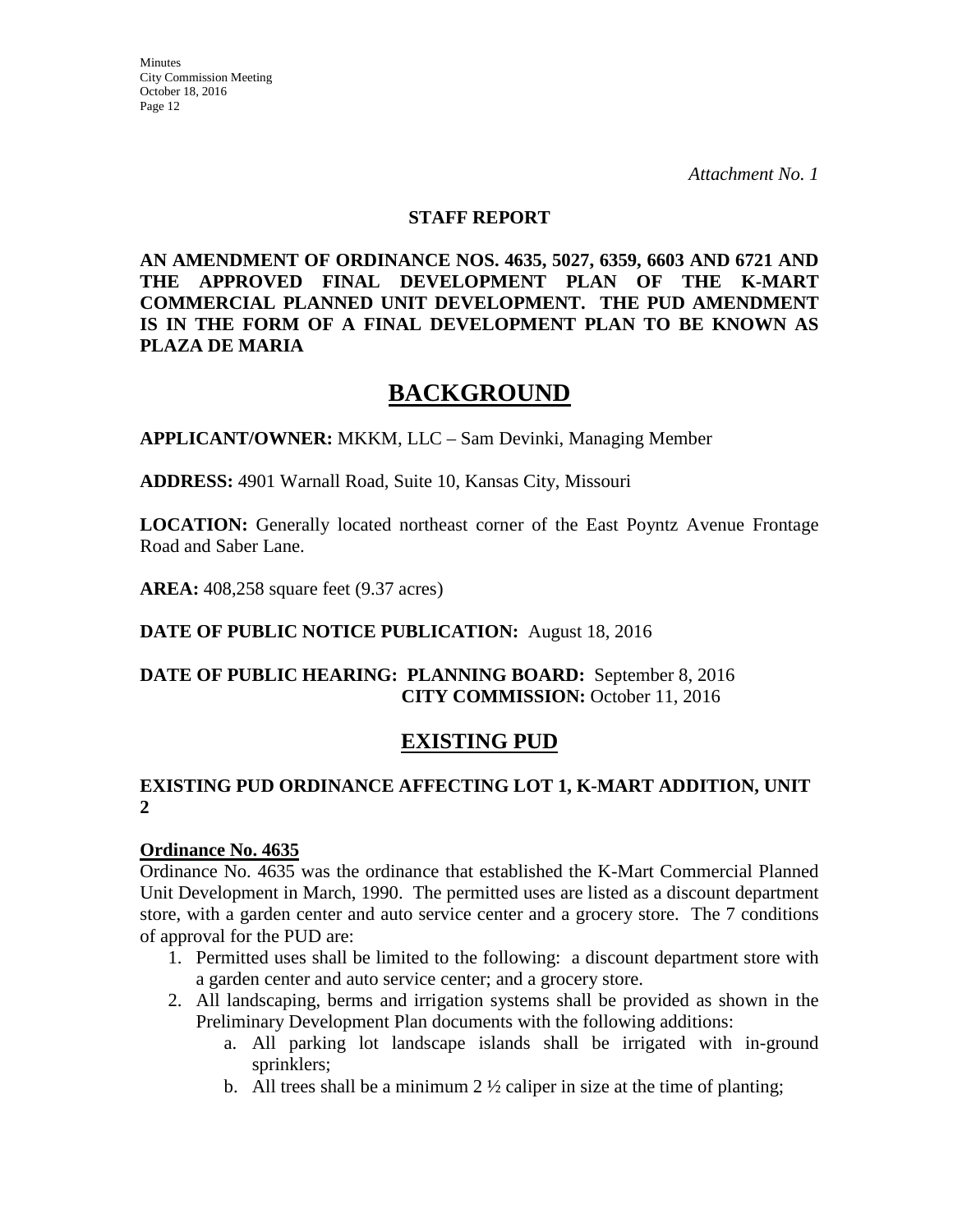- c. Landscaping shall be added in the Sarber Lane right-of-way along the west side of the parking lot from the intersection of Sarber Lane and the US 24 Frontage road north approximately 320 feet to the west parking lot entrance. This landscaping shall consist of deciduous trees spaced no more than 25 feet apart with evergreen shrubs planted between the trees to buffer the parking lot.
- d. Additional deciduous trees shall be proved along US 24 Frontage Road property line along the perimeter of the parking lot so that spacing between trees shall be no more than 25 feet.
- 3. On-going maintenance of the landscaping, berms, and irrigation systems located within the PUD and in abutting public rights-of-way shall be the responsibility of the landowner, including replacement of landscaping, berms and irrigation systems that are removed by utility companies and/or the City for utility or street repairs.
- 4. Security for the performance of the landscaping, berms and in-ground irrigation as required by this ordinance, shall be provided pursuant to an agreement between the City and the landowner and /or K-Mart prior to the issuance of a building permit. The required landscaping, berms and in-ground irrigation shall be installed by the first planting season after construction of the K-Mart Auto Center.
- 5. Signage shall be limited to the wall signs as shown in the Preliminary Development Plan documents, but shall not include the slogan wall sign "The Saving Place." No pole or ground signs shall be permitted and no temporary signage shall be permitted.
- 6. All trash dumpsters shall be screened with a minimum 6 foot tall sight obscuring screening. All dumpsters shall be located at the rear of the main K-Mart building and shall not be located around the auto center building or garden center.
- 7. A Final Plat of the PUD shall be submitted concurrently with the Final Development Plan.

#### **Ordinance No. 5027**

A revised signage plan for the auto center out building was approved by Ordinance No. 5027 on April 1, 1997. The 1 condition of approval was to ensure the signage was installed as proposed in the application documents.

#### **Ordinance No. 6359**

Ordinance No. 6359 was approved on September 2, 2003 to allow for a new pole (pylon) sign along the frontage road of U.S. Highway 24 and to alter the approved landscape plan. The ordinance was approved with the following conditions of approval.

- 1. The pole sign shall be constructed and located as proposed and a sign permit shall be obtained prior to construction.
- 2. The removal of existing deciduous trees and the planting of a dwarf species variety to include crabapple, maple, or redbud, shall be as shown on the Landscaping Plan.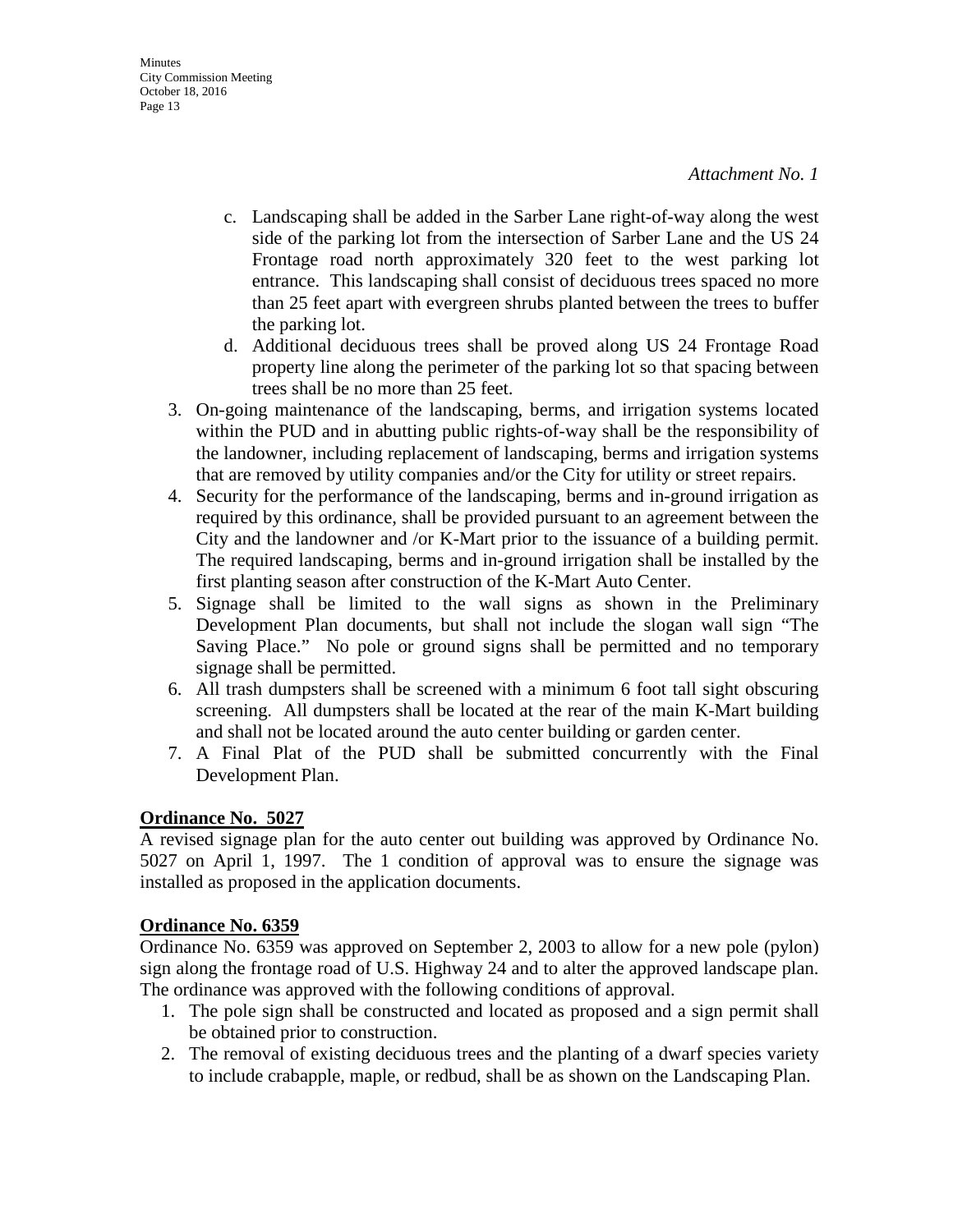- 3. The trees that have been removed from the approved Ordinance No. 4635 Landscaping Plan shall be replaced with a dwarf tree species to include crabapple, maple, or redbud varieties.
- 4. With the exception of the two (2) trees to be removed for the placement of the pole sign, existing trees shall not be removed or replaced along the U.S. 24 Frontage Road and Sarber Lane property lines prior to a new Landscaping Performance Agreement between the City and the owner.

#### **Ordinance No. 6603**

The PUD was amended on January 23, 2007 by Ordinance No. 6603 to expand the Permitted Uses to generally include the permitted uses of the C-2, Neighborhood Shopping District; to allow temporary and seasonal outdoor display and storage of merchandise and goods; to allow a reduction in the number of off-street parking spaces; to modify and remodel the vacant grocery store building and modify the signage plan on said building; and, to modify and expand the landscaping plan. The conditions of approval are as followed.

- 1. Permitted Uses shall include: all of the Permitted Uses of the C-2, Neighborhood Shopping District and include: Fabric stores, Financial services, and Office supplies; and exclude from the list of C-2 District Permitted Uses the following, which shall not be permitted: Air conditioning, heating and plumbing sales; Churches, chapels, temples and synagogues; and Convenience stores.
- 2. Building façade and signs shall be provided, as proposed.
- 3. Exempt signage shall be permitted as described in Article VI, Section 6-104  $(A)(1),(2),(4),(5),(7)$  and  $(8)$ ; and Section 6-104  $(B)(2)$ , of the Manhattan Zoning Regulations. Temporary sales aids and portable signs, as described in Article VI, Signs, of the Manhattan Zoning Regulations, shall be prohibited.
- 4. Seasonal outdoor display, storage and sales shall be limited to the parking lot in front of K-Mart, to the west of the K-Mart Garden Center, and along the front of the buildings, as shown on the application documents.
- 5. Seasonal sales shall be limited to a period from March  $1<sup>st</sup>$  to Labor Day weekend of each year.
- 6. Seasonal sales shall include merchandise and goods such as, but not limited to, live landscape stock and related materials consisting of lawn chairs/furniture, overstock palletized goods and palletized rock/dirt and similar merchandise and goods.
- 7. Sidewalk sales shall be limited to a one (1) week period during the weeks of Memorial Day, July  $4<sup>th</sup>$ , and Labor Day.
- 8. Landscaping shall be maintained in good condition by the property owner.
- 9. The underground irrigation system shall be used to irrigate landscaping.
- 10. Landscaping shall be provided consistent with approved landscaping plans.
- 11. A Landscaping Performance Agreement between the City and the property owner shall be entered into, prior to issuance of a building permit.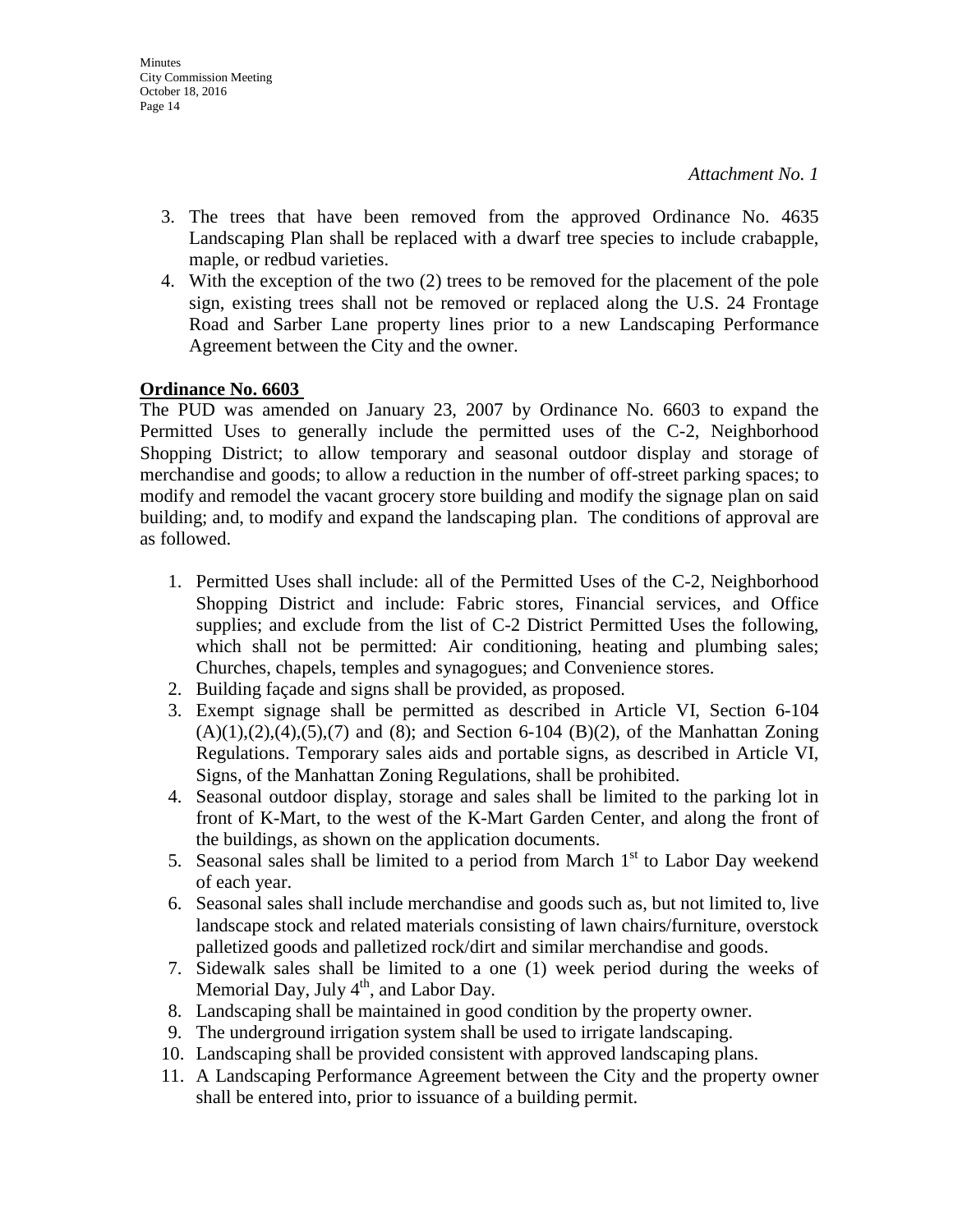- **Minutes** City Commission Meeting October 18, 2016 Page 15
	- 12. With the exception of the K-Mart Seasonal Outdoor Display Area identified on the site plans, all entrance and exit drives, access drives and travel lanes located within the K-Mart PUD, as shown on the Amendment site plans dated 12-08-06, shall remain open and free of any obstructions or barriers which will unreasonably impair or interfere with the free and orderly flow of public ingress, egress and travel.

#### **Ordinance No. 6721**

Ordinance No. 6721 was approved on September 2, 2008 to facilitate approximate 1,300 square feet of the northeastern corner of the site to be rezoned to C-5, Highway Service Commercial District and be a part of a Final Plat with the adjacent property. The Final Plat created the lot configuration that is present today. The only condition of approval was to ensure that the rezoning of the 1,300 square foot area was completed.

### **PROPOSED AMENDMENT**

The applicant has proposed to amend the original PUD ordinance and subsequent amending ordinances of the PUD to construct a new commercial building in place of the current structure. The proposed uses and building footprint are similar to the current PUD requirements. The PUD amendment is in the form of a Final Development Plan to be known as the Plaza De Maria Final Development Plan.

The permitted uses proposed in the PUD Amendment are all permitted uses in the C-2, Neighborhood Shopping District (C-2 District regulations are attached). The proposed PUD Amendment is to create a commercial retail center that is similar to the C-2 District.

The PUD was amended in 2007 to include a majority of the C-2 District uses, with the exception of Air conditioning, heating and plumbing sales; Churches, chapels, temples and synagogues; and Convenience stores. City Administration recommended to the applicant that churches, chapels, temples, synagogues and other religious establishments should be a permitted use to avoid conflicts with the Federal Religious Land Use and Institutionalized Persons Act (RLUIPA) of 2000. RLUIPA is intended to protect individuals, houses of worship, and other religious institutions from discrimination in zoning and landmarking laws. Considering the PUD Amendment is approved through a City ordinance, it is the City's preference that the basics of RLUIPA are preserved and these uses are permitted. The property owner can then decide what businesses they choose to lease to.

Similarly, the development is a retail center, which air conditioning, heating and plumbing would commonly fall within that development category. The property owner can determine which businesses they would prefer within their development.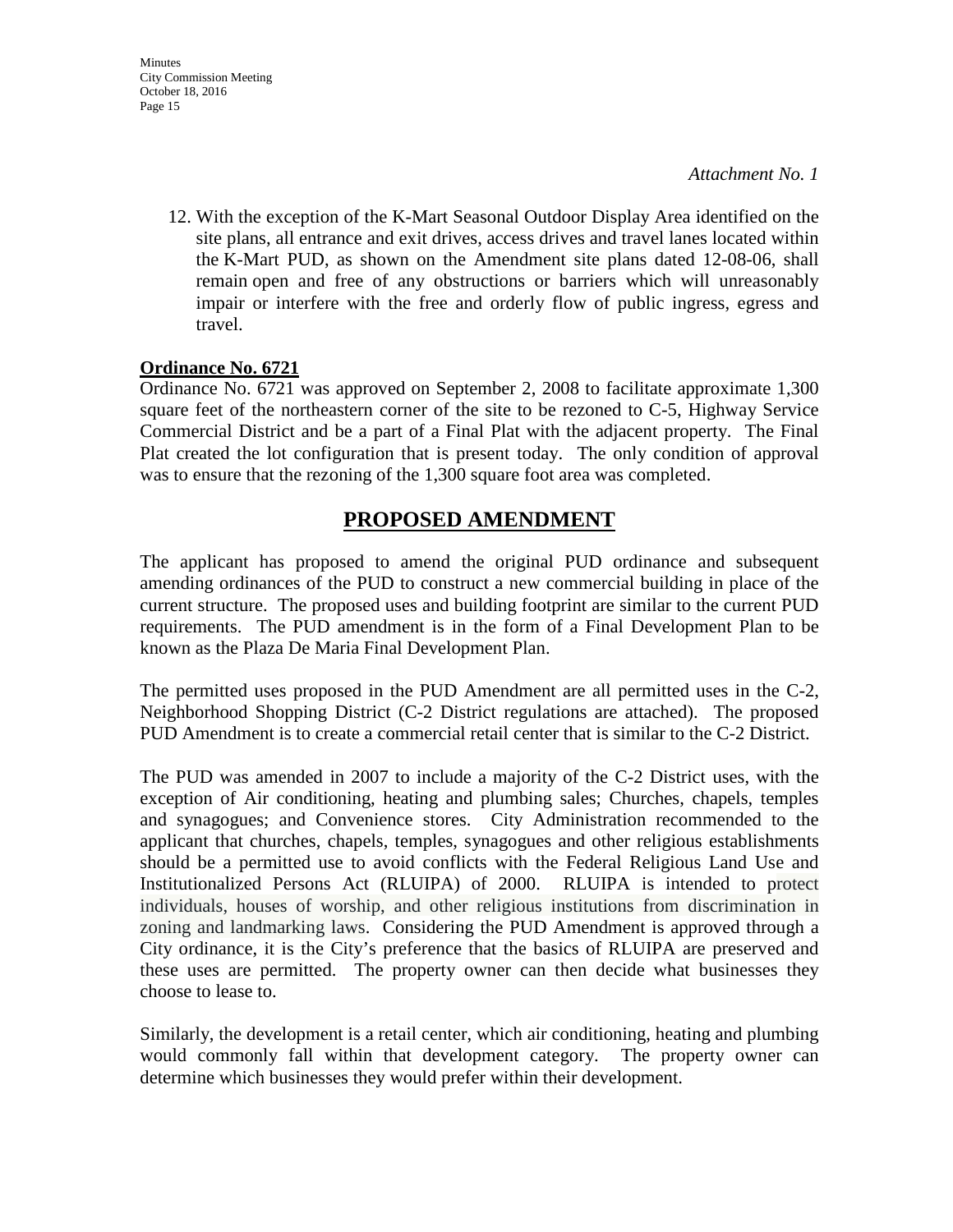**Minutes** City Commission Meeting October 18, 2016 Page 16

Finally, a stand along convenience store is not proposed on the site plan. A future addition of an out lot for this use would require the Final Development Plan be amended.

#### **Proposed Buildings, Structures, and Phasing**

The applicant has proposed to raze the existing building (122,395 square feet), where the former K-Mart store, Genesis Health Club and vacant tenant spaces are located, and construct a new commercial shopping center.

The new building will be 125,872 square feet in area for 4 retail businesses. The Final Development Plans shows Academy Sports will be located in Tenant Space A, which will be 63,300 square feet in area. Tenant Spaces B, C, D do not have defined areas shown on the Final Development Plan. However, Ross Dress For Less and Home Goods are shown as potential tenants in Space C and D, respectfully. No tenant has been stated for Tenant Space B.

The proposed building is to be approximately 44 feet to the top of the tallest cornice. The building is designed to have a corniced topped parapet on the front facades with varying heights. The main exterior material for the front facades of the building will be EFIS, with a split-façade masonry wainscot, capped with a concrete sill. The paint color pallet of the EFIS and masonry will be natural tone colors (whites, grays, tans etc.)

A loading dock is proposed on the west side of the Academy Sports space (Tenant Space A). The proposed landscape plan shows that the loading dock will be screened by a row of 6 foot tall evergreen trees.

The proposed Final Development Plan shows areas devoted to outdoor display of merchandise for the retail businesses. Year-round outdoor display of merchandise next to the building is proposed for all 4 tenants. City Administration proposes a condition of approval that the location of the display merchandise shall kept in an orderly condition and provide a clear path for pedestrians that complies with the American with Disabilities Act and the Manhattan Fire Code.

An approximate 2,500 square foot display area is proposed in the off-street parking lot in front of Academy Sports (Tenant Space A). This area is proposed to be used within 14 off-street parking spaces directly to the south of the store. The applicant's consultant has provided a description of the display area and proposed use limitations: "The area within the parking lot designated on the Site Plan as "Outdoor Display Area" may be used for the display, but not for the actual completion of sale, of seasonal or promotional merchandise at any time between April 1 and October 1 of each calendar year." City Administration is recommending a condition that this area complies with the stated dates of operation and be maintained in an orderly condition that does not cause a conflict with vehicular or pedestrian traffic in the area.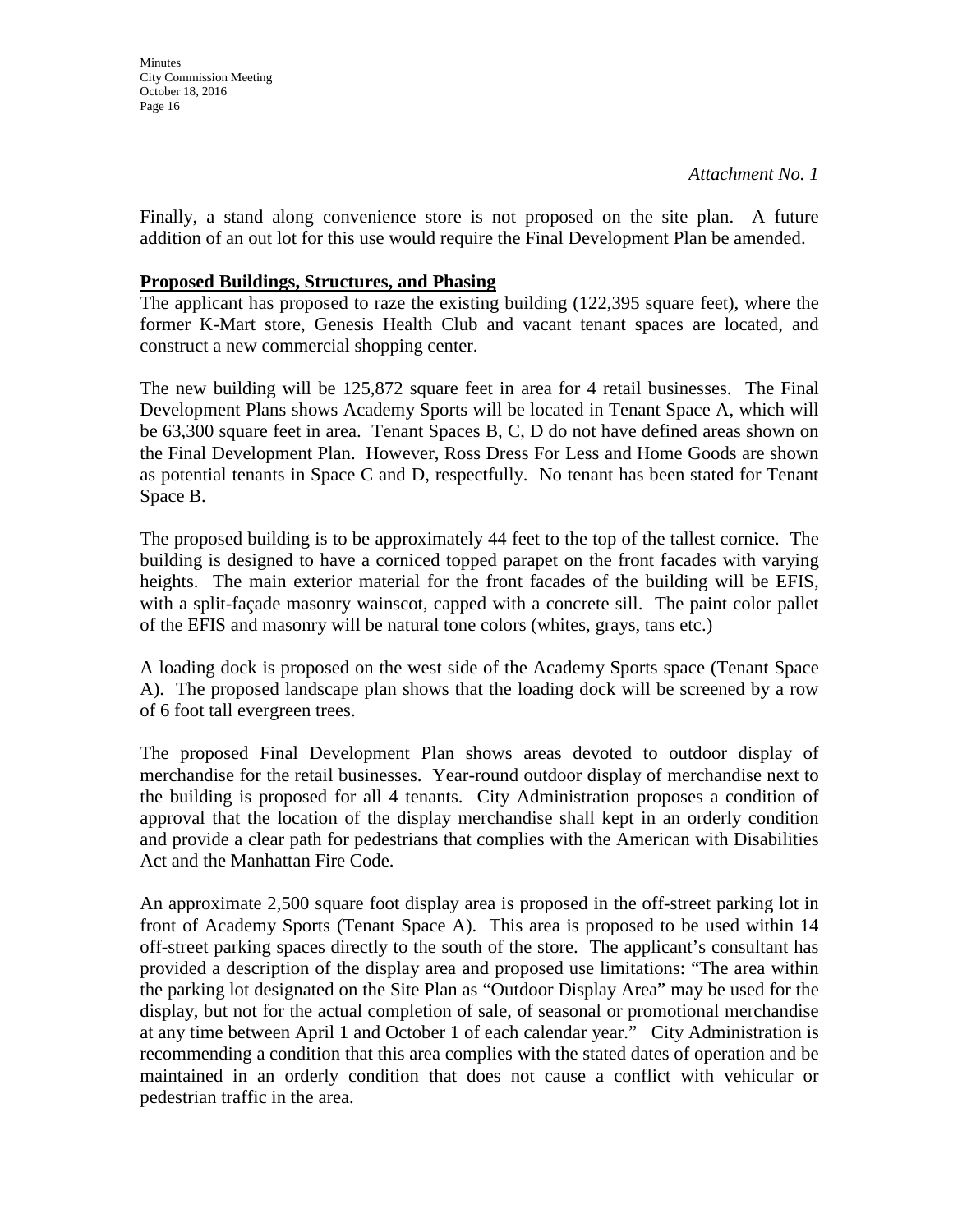The building will be constructed at once, with no phasing of the development

#### **Proposed Lot Coverage**

| Use                              | <b>Square Feet</b> | <b>Percentage</b> |
|----------------------------------|--------------------|-------------------|
| <b>Building</b>                  | 125,872            | 30.92%            |
| Paved Area (Parking & Driveways) | 251,496            | 61.78%            |
| Landscape/Open Space             | 29,343             | 7.20%             |
| <b>Total Impervious</b>          | 407,070            |                   |

#### **PROPOSED SIGN:**

The proposed Final Development Plans shows walls signs proposed for the 4 tenant spaces and a new pylon sign to be located near the entrance of the development along the E. Poyntz Avenue Frontage Road. The wall signs are to be internally illuminated, individual channel letters.

Academy Sports (Tenant Space A) will have 3 wall signs consisting of individual channel letters and their logo. The company name will be located above the main entrance and will be approximately 12 feet tall and 48 feet in area (total of 576 square feet). A logo sign is proposed on both sides of front façade. These company logo signs are approximately 8 feet in height and 9 feet in width.

No specific signage is proposed for the Tenant Space B. Proposed signage area is shown on the architectural plans above the main entrance that is to be approximate 11 feet in height, 27.5 feet in width and approximately 303 feet in total sign area.

A wall sign is proposed above the main entrance for Ross Dress For Less (Tenant Space C). This sign will be approximately 12 feet tall and 42 feet wide for a total proposed signage area of 504 square feet. .

A similar individual channel letters wall sign is proposed the Home Goods space (Tenant Space D). This sign area will be approximately 6 feet tall and 40 feet in width.

Although specific signs area shown on the Final Development Plan for the businesses, City Administration would permit any individual channel letters that can be located within these rectangular signage areas.

The applicant has proposed to erect a new pylon sign at the entrance to the shopping center along the E. Poyntz Avenue/U.S. Highway 24 Frontage Road. This sign will be 30 feet in height, with a total of 240 square feet of sign area. The pylon sign will provide signage the development and the 4 tenant spaces.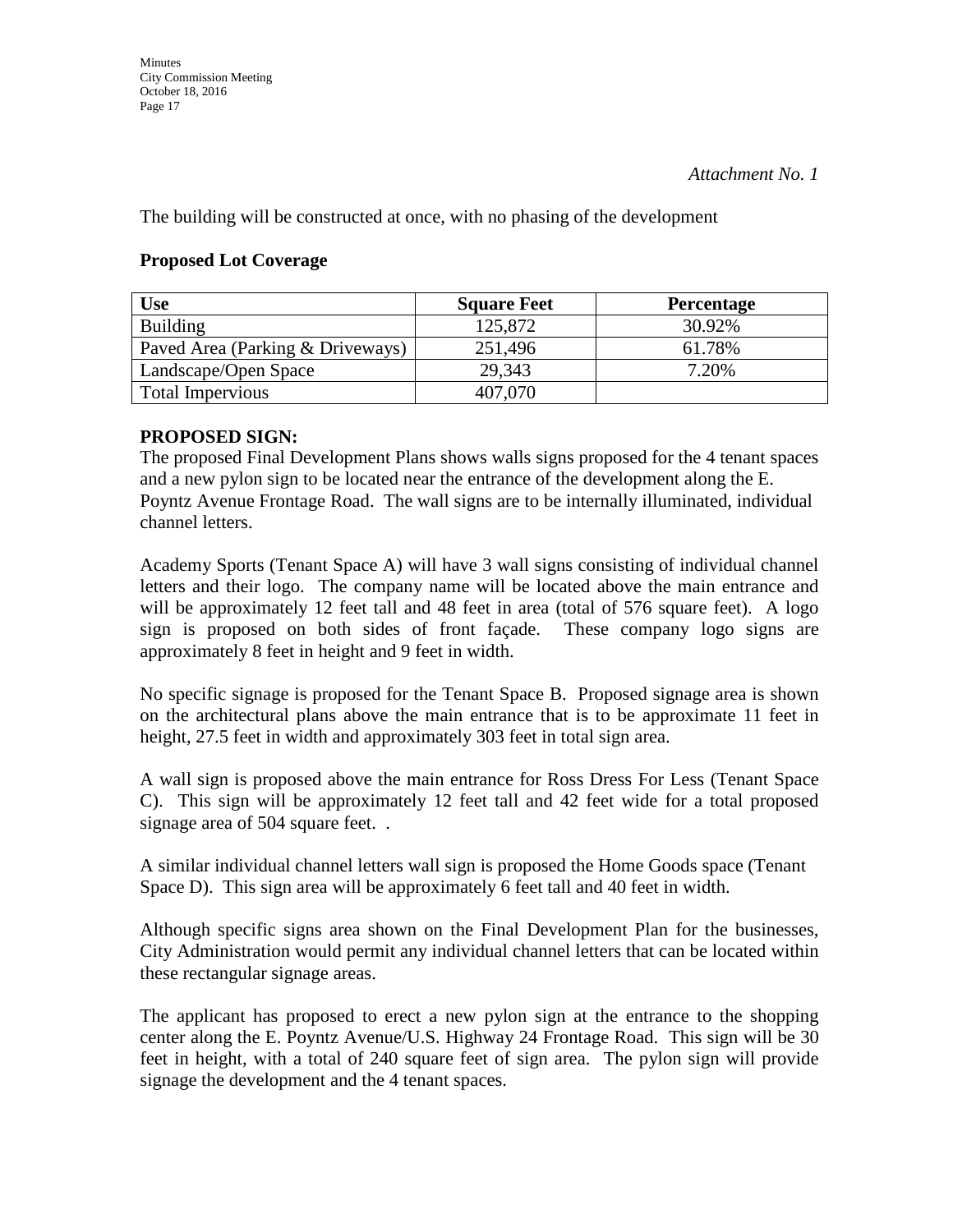**Minutes** City Commission Meeting October 18, 2016 Page 18

The applicant has proposed to allow temporary signs (banner signs, sales aids, etc.), as allowed in the C-2 District Sign Regulations, which is 3 temporary signs of any size per business.

Exempt sign requirements set out in Condition 3 above changed since approval of the last PUD Amendment in 2008. Updated with this amendment are those exempt signs described in Article VI, Section 6-102 (A)(a), (b), (c), (e), (g), (h), (i), (j), (k), (l), and (m) of the Manhattan Zoning Regulations.

**PROPOSED LIGHTING:** Lighting of the site will consist of 30 foot tall light poles in the parking lot, building lights at entrances and security lights at the rear of the building. As required by the Zoning Regulations, the site lighting is required to be shielded and full cut-off design.

# **MATTERS TO BE CONSIDERED WHEN AMENDING A PLANNED UNIT DEVELOPMENT**

**1. WHETHER THE PROPOSED AMENDMENT IS CONSISTENT WITH THE INTENT AND PURPOSE OF THE APPROVED PUD, AND WILL PROMOTE THE EFFICIENT DEVELOPMENT AND PRESERVATION OF THE ENTIRE PUD:** The intent and purpose of the Kmart Addition PUD is to establish a broad range of retail and commercial service uses in a retail center setting.

The applicant states: "The requested amendment to the PUD is to substitute a new and revised final development plan. The use of the property as a retail center as contemplated and intended by the PUD as originally approved will not be changed. The new final development plan will allow a total redevelopment of the PUD into a modern and efficient retail facility and enhance its longevity as an important retail asset for the community."

**2. WHETHER THE PROPOSED AMENDMENT IS MADE NECESSARY BECAUSE OF CHANGED OR CHANGING CONDITIONS IN OR AROUND THE PUD, AND THE NATURE OF SUCH CONDITIONS:** The applicant states "The existing retail building within the PUD is functionally obsolete. The proposed amended final development plan will allow the existing retail building to be razed and replaced with a new building which more closely meets the current needs and demands of retail tenants.

The amendment is necessary because of the substantial changes that are being proposed to the site, including the new retail building, razing the automotive repair business building and changes to the off-street parking lot and landscaping.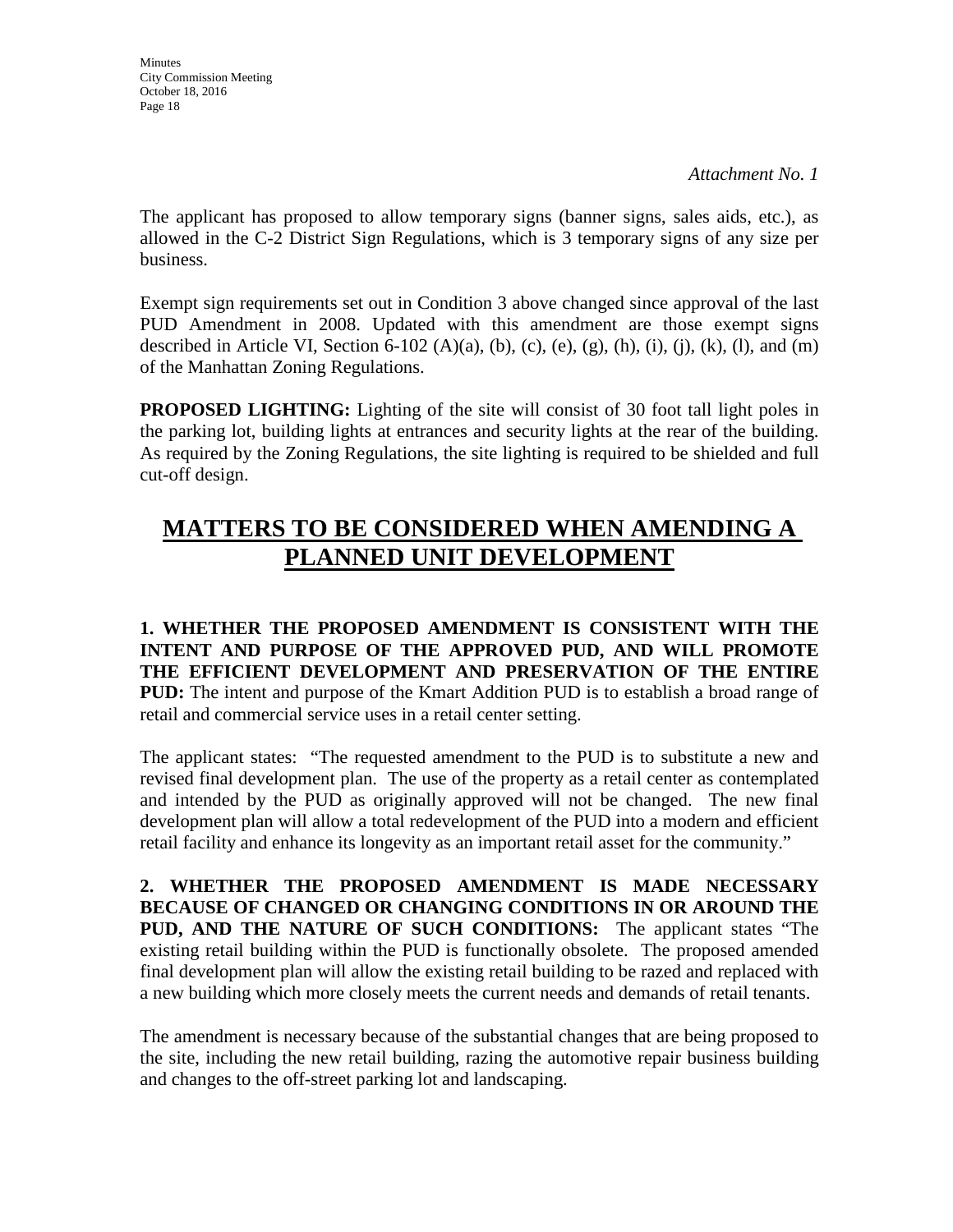### **3. WHETHER THE PROPOSED AMENDMENT WILL RESULT IN A RELATIVE GAIN TO THE PUBLIC HEALTH, SAFETY, CONVENIENCE OR GENERAL WELFARE, AND IS NOT GRANTED SOLELY TO CONFER A SPECIAL BENEFIT UPON ANY PERSON.**

According to the applicant "The proposed amendment will benefit the general public in that it will allow replacement of an outdated and largely vacant retail building with a new and modern complex. The new facility will represent a significant aesthetic improvement to the neighborhood and will also improve the retail shopping opportunities for the general public.

# **ADDITIONAL MATTERS TO BE CONSIDERED WHEN AMENDING A PLANNED UNIT DEVELOPMENT**

**1. LANDSCAPING:** New landscaping is proposed throughout the site. A mix of deciduous trees, evergreen trees, shrubs, and ornamental grasses will line the outer edge of the off-street parking lot and within new landscape islands within the parking field. Screening in the form of tall and dense evergreen trees is proposed to the west of the truck loading area associated with the Academy Sports space (Tenant Space A)

**2. SCREENING:** As previously mentioned, the truck loading area for Academy Sports is proposed to be screened by evergreen trees. The landscaping plan shows that these trees are to be 6 feet in height. To ensure proper screening of the loading area along Sarber Lane, a condition of approval is recommend by City Administration that these trees are to be a minimum of 6 feet in height at the time of planting to ensure adequate screening is provided.

A trash compactor is to be located to the east of the truck loading area for Academy Sports. This trash compactor will also be screened by the proposed landscaping.

Trash dumpsters for the other 3 tenant spaces have not been specifically located on the Final Development Plan, but a note is provided that these dumpsters will be screened. City Administration is recommending a condition of approval that these trash dumpsters shall be located at the rear of the building and completely screened by a sight obscuring wood fence or masonry wall that is at least 6 feet in height.

**3. DRAINAGE:** Stormwater drainage for the site will utilize the existing area inlets and underground pipes within the off-street parking lot to collect and direct stormwater runoff to the existing public storm sewer along Sarber Lane. New roof drains will connect to the area inlets and underground pipes to the north of the building that also connects to the system along Sarber Lane. This public storm sewer directs collected runoff to the "Pretty Ditch" and ultimately to the Kansas River via the gate/pump station at the levee.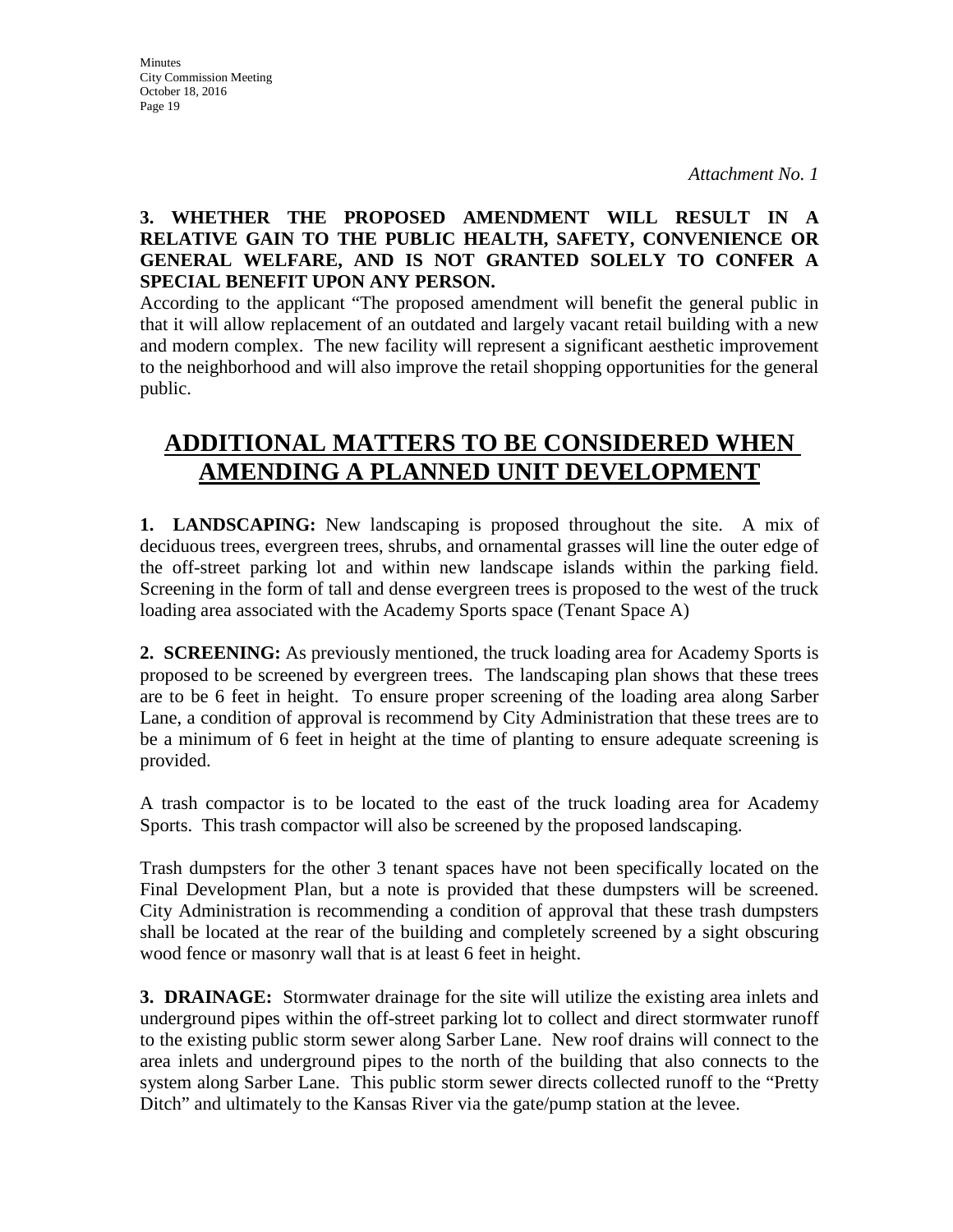Because the existing site is largely impervious surfaces and the proposed redevelopment plans are similar to the existing conditions, the City Engineer and Stormwater Engineer waived the drainage study for the PUD Amendment. Both engineers approve of the stormwater management plans.

**4. CIRCULATION:** The main access point into the shopping center is from the E. Poyntz Avenue/U.S. Highway 24 Frontage Road. Secondary to the site, including the business delivery routes is from Sarber Lane. It appears that the subject site and the commercial property to the east have a private cross easement between the 2 commercial properties.

Traffic. The proposed retail uses are consistent with the permitted uses of the PUD and the new building will be relatively the same size. Also the access points into the site are not proposed to be changed. For these reasons, the City Engineer has waived the need for a traffic study.

Off-Street Parking. The proposed Final Development Plan shows 463 new and existing off-street parking spaces on the subject site. The applicant has calculated the off-street parking requirements for general retail, which is 1 parking space for each 250 square feet of net floor area. The applicant calculated the net floor area of the proposed building at 107,278 square feet, deducting 15% of the floor area for space not calculated towards parking requirements, such as bathrooms, hallways and storage space. Using this calculation, the new building would require a minimum of 429 off-street parking spaces. There appears to be adequate parking spaces on the subject site.

Additionally, there is the potential for available spaces to the east in the adjacent parking lot on the neighboring retail property. Although these are 2 separate commercial properties in 2 separate zoning districts, both properties appear to function as one retail center.

Pedestrian/Bicycle Access. Pedestrian access to the building will be from the off-street parking lot and a sidewalk proposed on Sarber Lane. The Sarber Lane sidewalk will start and the northwest corner of the parking lot and extent to the intersection Sarber Lane and E. Poyntz/U.S. Highway 24 Frontage Road. A sidewalk connection is available to the west along the Frontage Road. No other sidewalks existing in the area. Connections to future sidewalks will occur as neighboring properties redevelop or road improvements in the area occur.

A bicycle rack is shown on the Final Development Plan in front of the building between Academy Sports (Tenant Space A) and Tenant Space B.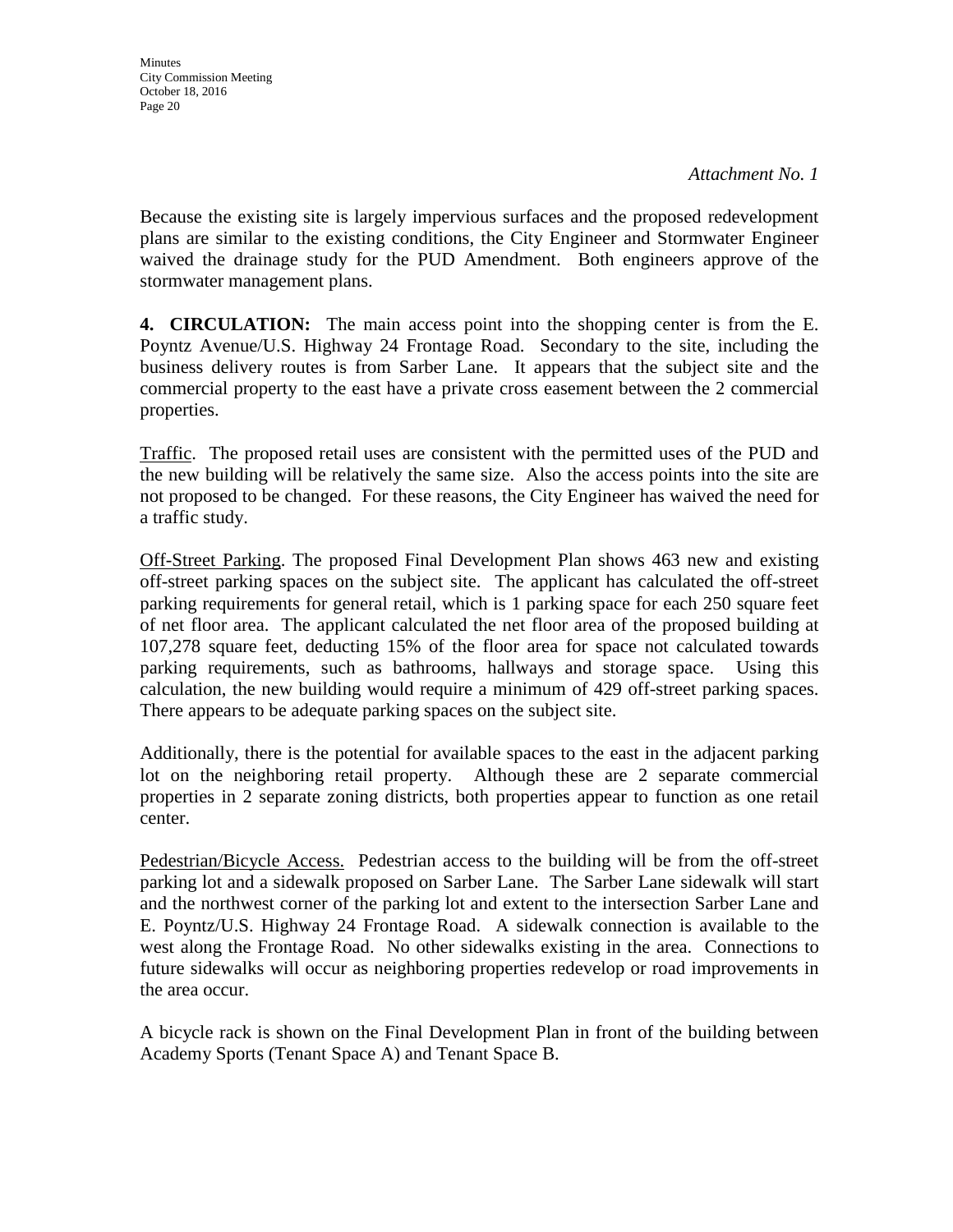**5. OPEN SPACE/LANDSCAPED AND COMMON AREA:** There is no common area dedicated in the K-Mart Commercial PUD. Landscaped open space will be located on the outer edges of the off-street parking lot.

**6. CHARACTER OF THE NEIGHBORHOOD:** The area is characterized by a mix of retail and service commercial uses along East Poyntz Avenue and Sarber Lane. Some commercial areas are characterized as shopping centers and some are individual sites. Industrial manufacturing uses are in the neighborhood, but not along the same access routes as the retail and service commercial uses.

# **MATTERS TO BE CONSIDERED WHEN REZONING**

**1. EXISTING USE:** K-Mart Commercial PUD: vacant retail center, which was location for the K-Mart department store with garden center, hardware store and auto service center.

**2. PHYSICAL AND ENVIRONMENTAL CHARACTERISTICS:** The PUD is a developed retail shopping area with off-street parking lots, access drives and parking lot landscape islands and perimeter landscaping.

The subject site is in the Zone X, Protect by Levee Floodplain. This is a low to moderate floodplain that does not have specific floodplain regulations associated with it.

### **3. SURROUNDING LAND USE AND ZONING:**

- **(1) NORTH:** Highway service commercial uses and industrial uses, including automotive service businesses and land associated with Manko Window Systems, C-5, Highway Service Commercial District and I-2, Industrial Park District
- **(2) SOUTH:** E. Poyntz Avenue/U.S. Highway 24 Frontage Road right-of-way, a 2 lane local commercial street and U.S. Highway 24, a divided 4-lane highway, an Union Pacific Railroad tracks; I-3, Light Industrial Park District
- **(3) EAST:** Town East retail shopping center, undeveloped highway service commercial lot: PUD, C-2, Neighborhood Shopping District and C-5 District.
- **(4) WEST:** Machine shop, automotive repair businesses, Dillon's Grocery Store and the Manhattan Crossing Shopping Center; C-5 District and PUD.

### **GENERAL NEIGHBORHOOD CHARACTER:** See above under **6, Character of the Neighborhood.**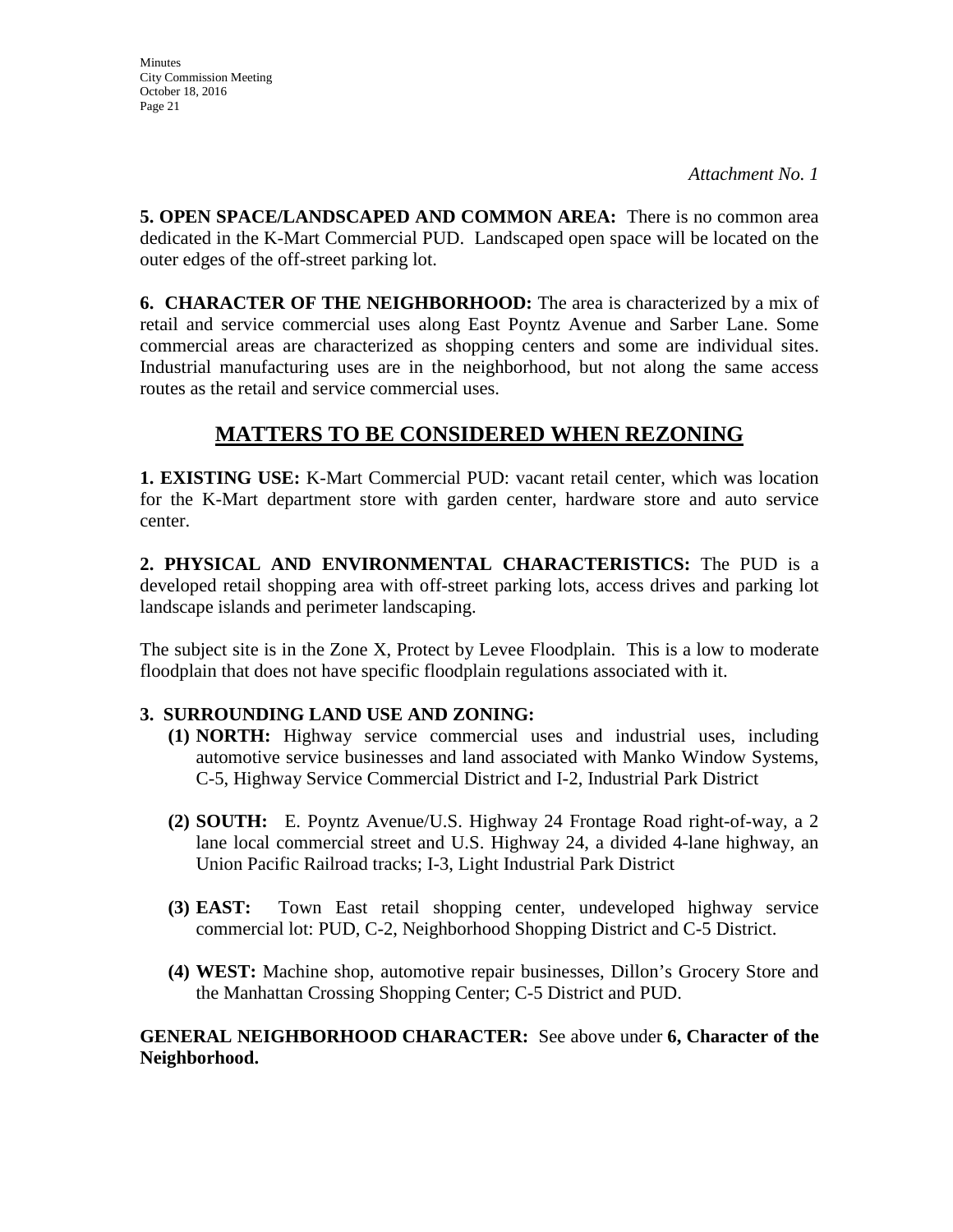**SUITABILITY OF SITE FOR USES UNDER CURRENT ZONING:** The site is suitable for the permitted uses. However, the applicant has stated the existing building is obsolete for the current retail market requirements.

**6. COMPATIBILITY OF PROPOSED DISTRICT WITH NEARBY PROPERTIES AND EXTENT TO WHICH IT MAY HAVE DETRIMENTAL AFFECTS:** The proposed PUD Amendment and Final Development Plan are similar in use, size and character to the existing PUD before the retail became vacant in recent years. Several of the adjacent properties are also large box retail stores. The proposed PUD Amendment should be compatible to nearby properties.

**7. CONFORMANCE WITH COMPREHENSIVE PLAN:** The rezoning site is in the Southeast Planning Area of the Future Land Use Map of the Manhattan Area 2035 Comprehensive Plan. This Future Land Use Maps identifies the K-Mart Shopping Center as Community Commercial (CC), which is a mix of retail and commercial services in a unified setting that serves the entire community. The proposed Amendment to the PUD will continue these types of activities and conforms to the Comprehensive Plan.

The proposed Amendment is in conformance with the Comprehensive Plan.

#### **8. ZONING HISTORY AND LENGTH OF TIME VACANT AS ZONED:**

| June 17, 1969    | City Commission approves first reading of an ordinance annexing<br>and rezoning the site to E, Light Industrial District.                 |
|------------------|-------------------------------------------------------------------------------------------------------------------------------------------|
| July 1, 1969     | City Commission approves second reading of an ordinance to annex<br>and rezone the site to E, Light Industrial District.                  |
| January 13, 1969 | Manhattan Urban Area Planning Board (MUAPB) conducts Public<br>Hearing and recommends approval of new Zoning Map and Zoning<br>Ordinance. |
| April 1, 1969    | City Commission considers first reading of Zoning Map and Zoning<br>Ordinance.                                                            |
| July 15, 1969    | City Commission approves second reading of Zoning map and<br>Zoning Ordinance.                                                            |
| May 14, 1973     | City Planning Board conducts Public Hearing to consider rezoning<br>to Planned Development District and recommends approval.              |
| July 10, 1973    | City Commission approves first reading to rezone to PDD.                                                                                  |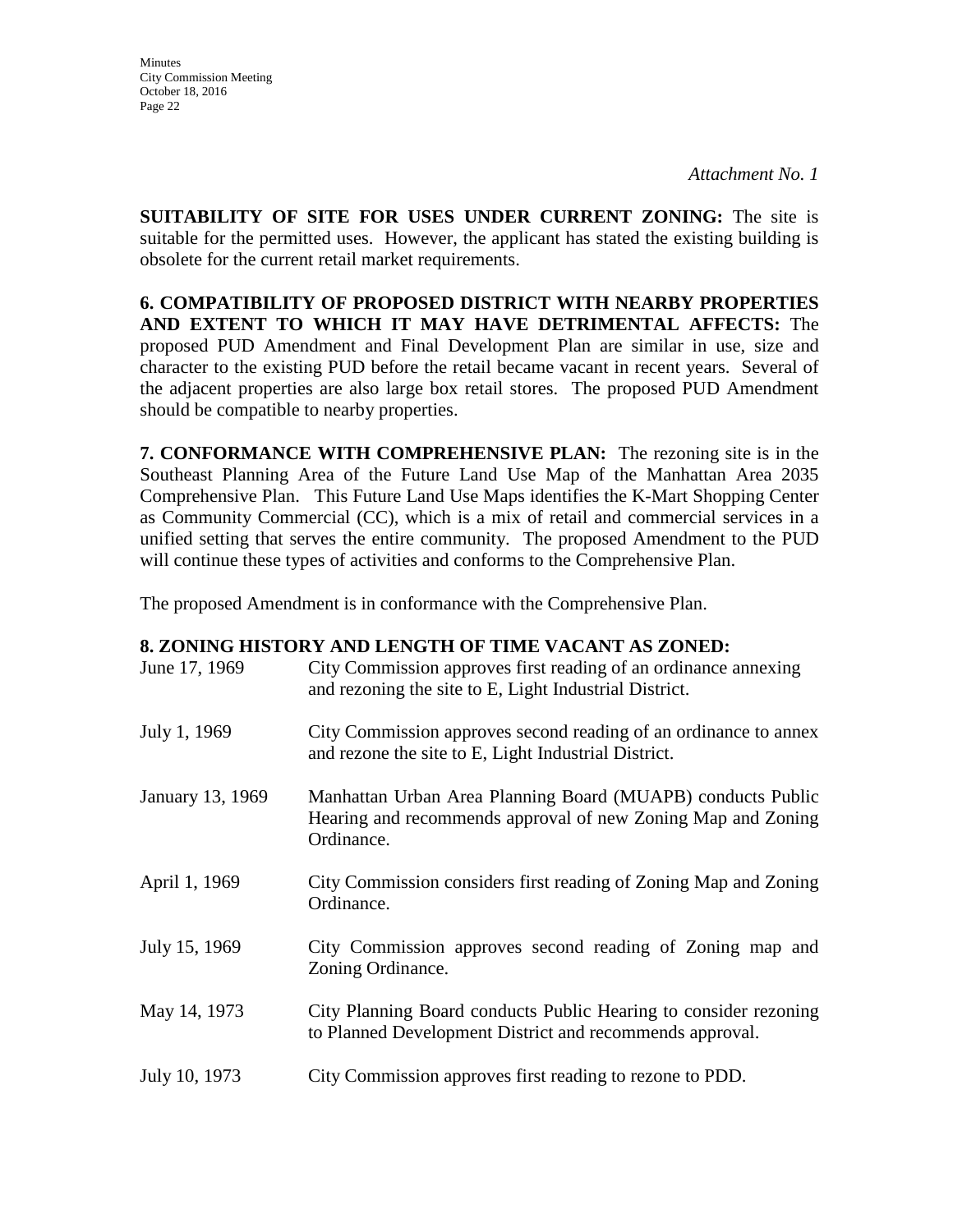Minutes City Commission Meeting October 18, 2016 Page 23

*Attachment No. 1* 

| August 7, 1973    | City Commission approves second reading to rezone to PDD.                                                                                                     |
|-------------------|---------------------------------------------------------------------------------------------------------------------------------------------------------------|
| April 11, 1985    | MUAPB approves amendment to Final Development Plan to<br>expand Food 4 Less.                                                                                  |
| October 15, 1987  | MUAPB approves amendment to the Final Development Plan to<br>expand K-Mart Garden Shop.                                                                       |
| February 5, 1990  | MUAPB conducts Public Hearing and recommends approval to<br>rezone site to a new PUD in order to expand K-Mart and add the<br>Auto Center Building.           |
| February 20, 1990 | City Commission approves first reading to rezone to PUD (Ord.<br>4635).                                                                                       |
| March 20, 1990    | City Commission approves second reading of Ord. 4635.                                                                                                         |
| July 2, 1990      | MUAPB approves Final Plat of K-MART Addition, Lot 1.                                                                                                          |
| July 17, 1990     | City Commission accepts rights-of-way and easements for Lot 1.                                                                                                |
| March 3, 1997     | <b>MUAPB</b> conducts Public Hearing to amend Final Development<br>Plan and recommends approval to modify signage on the Auto<br>Center.                      |
| April 1, 1997     | City Commission approves Ordinance No. 5021 amending signs for<br>auto center.                                                                                |
| August 4, 2003    | MUAPB conducts Public Hearing and recommends approval of<br>proposed amendments for a pole sign and modification of the<br>landscape plan.                    |
| August 19, 2003   | City Commission considers first reading of an amendment to allow<br>a pole sign and modification of the landscape plan.                                       |
| September 2, 2003 | City Commission approves Ordinance No. 6359 amending the PUD<br>to allow a pole sign and modification of the landscape plan.                                  |
| October 2, 2006   | MUAPB tables public hearing on proposed amendment to include<br>C-2 District uses and Farm and Ranch Supply stores with outdoor<br>storage, to Oct. 16, 2006. |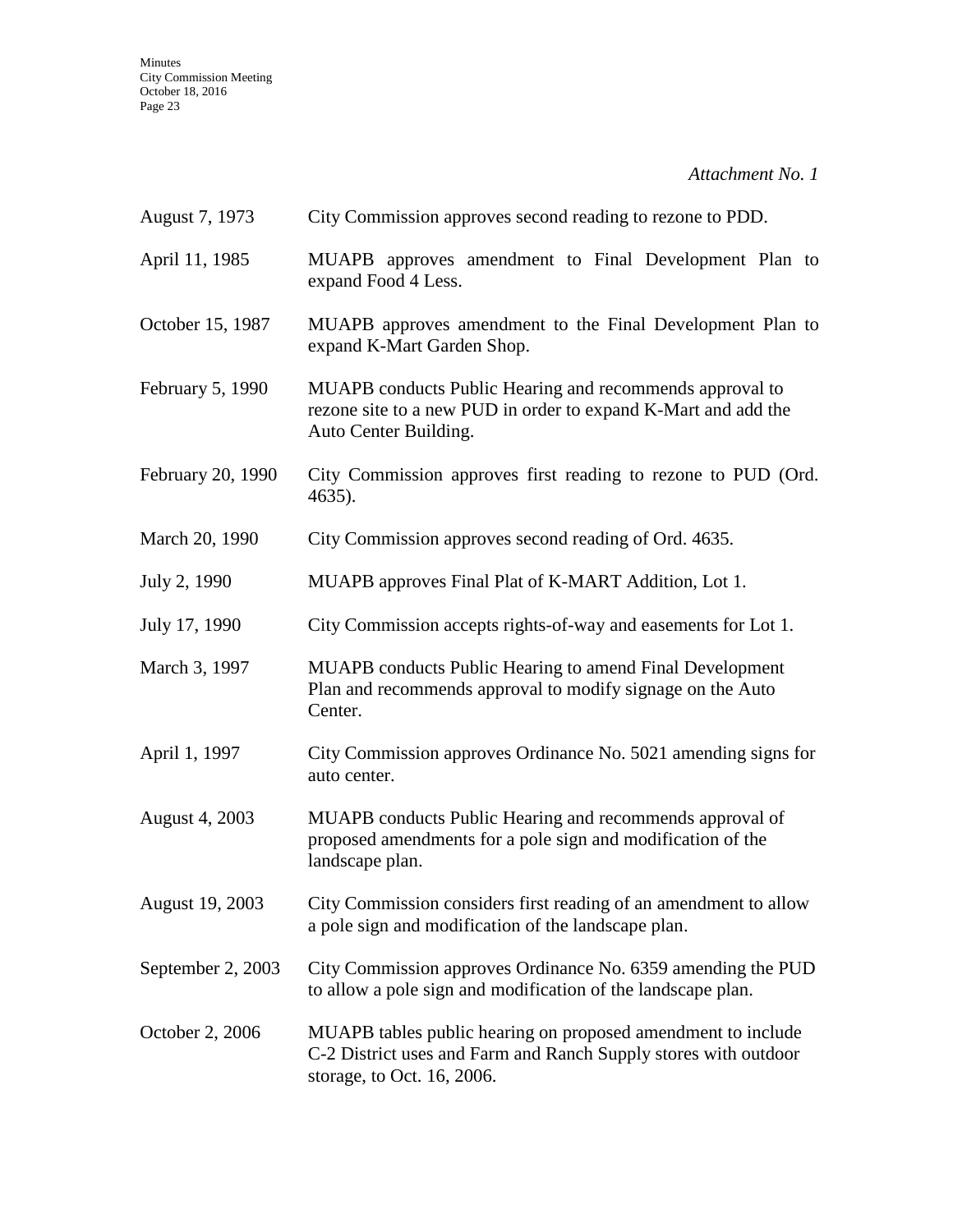Minutes City Commission Meeting October 18, 2016 Page 24

*Attachment No. 1* 

| October 16, 2006       | MUAPB denies proposed Amendment of the K-Mart Planned Unit<br>Development, based on questions related to off-street parking,<br>circulation and the size of the outdoor storage areas.                                                                                                                                                                                                                                                   |
|------------------------|------------------------------------------------------------------------------------------------------------------------------------------------------------------------------------------------------------------------------------------------------------------------------------------------------------------------------------------------------------------------------------------------------------------------------------------|
| October 18, 2006       | Owner withdraws amendment application.                                                                                                                                                                                                                                                                                                                                                                                                   |
| November 2, 2006       | New revised amendment application submitted.                                                                                                                                                                                                                                                                                                                                                                                             |
| December 18, 2006      | MUAPB conducts public hearing on revised amendment proposal<br>to add C-2 District uses and define seasonal display areas, modify<br>the façade and wall signage, reduce parking and modify the<br>landscape plan. MUAPB recommends approval with 12 conditions.                                                                                                                                                                         |
| December 26, 2006      | City Clerk's Office receives protest petition from Chris Curtin,<br>which is determined to be valid.                                                                                                                                                                                                                                                                                                                                     |
| January 9, 2007        | City Commission considers first reading of an ordinance amending<br>the K-Mart PUD as proposed. Protest petition withdrawn by Chris<br>Curtin. City Commission, on a vote of 5-0, overrides the Planning<br>Board's recommendation and approves first reading of an ordinance<br>amending the K-Mart PUD as proposed, with 11 conditions in Staff<br>Report and with the revised $12th$ condition recommended by City<br>Administration. |
| January 23, 2007       | City Commission approves Ordinance No. 6603 amending the K-<br>Mart PUD as proposed, with 11 conditions in Staff Report and<br>revised 12 <sup>th</sup> condition recommended by City Administration.                                                                                                                                                                                                                                    |
| <b>August 4, 2008</b>  | MUAPB conducts public hearing on PUD amendment and rezoning<br>of 1,302 square foot tract of land from K-Mart PUD to C-5 and<br>recommends approval. MUAPB approves Final Plat of Lots 1, 2,<br>and 3, KMART Addition, Unit 2, subject to approval of amendment<br>and rezoning.                                                                                                                                                         |
| <b>August 19, 2008</b> | City Commission approves first reading of an ordinance amending<br>the K-Mart PUD and rezoning of a 1,302 square foot portion of the<br>PUD from PUD to C-5 District.                                                                                                                                                                                                                                                                    |
| September 2, 2008      | City Commission approves Ordinance Nos. 6721 and 6722<br>amending the K-Mart PUD and rezoning a 1,302 square foot<br>portion of the PUD to C-5 District; and, accepted the easements and<br>rights of way as shown on the Final Plat of K-Mart Addition, Unit<br>2.                                                                                                                                                                      |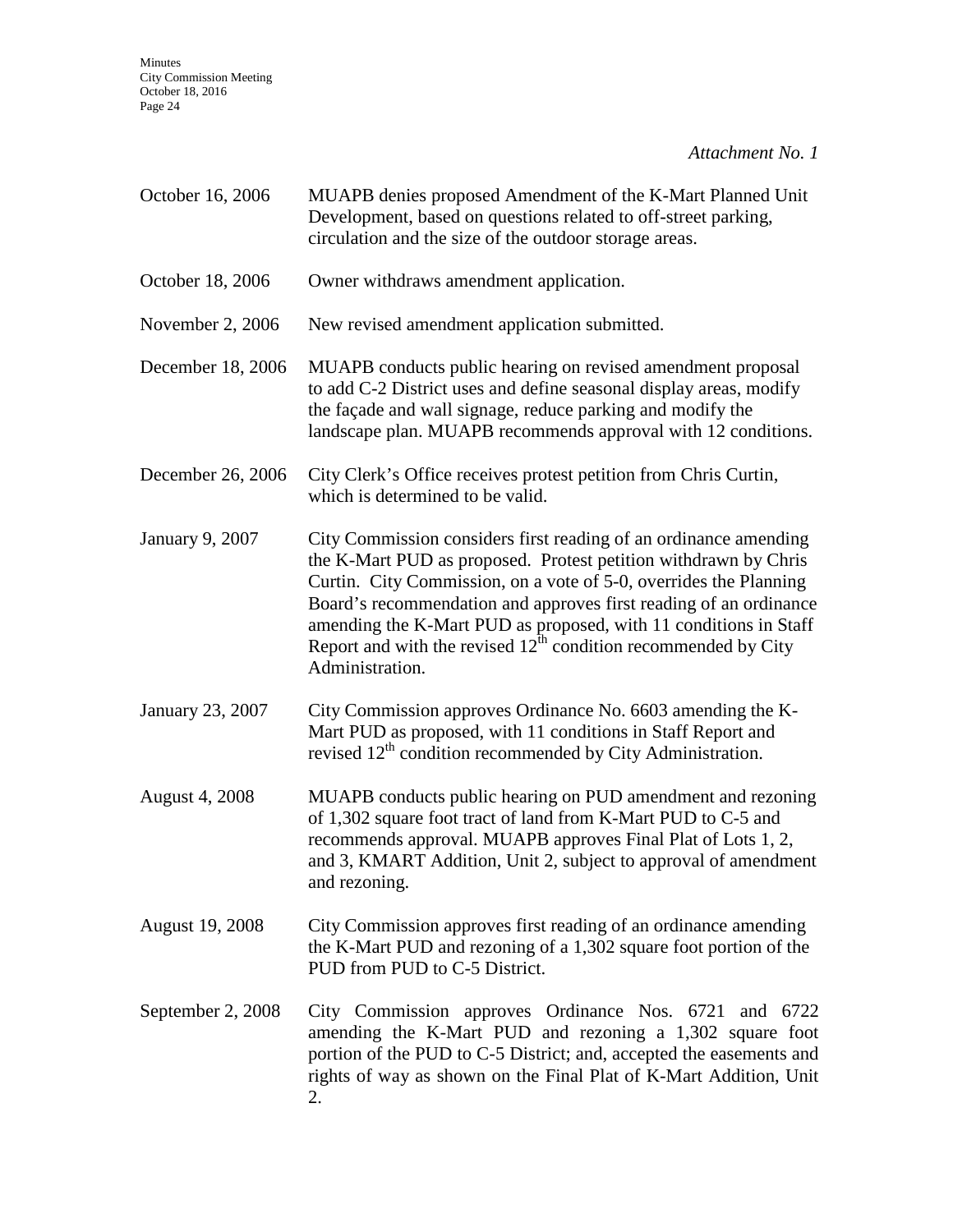**9. CONSISTENCY WITH INTENT AND PURPOSE OF THE ZONING ORDINANCE:** The intent and purpose of the Zoning Regulations is to protect the public health, safety, and general welfare; regulate the use of land and buildings within zoning districts to assure compatibility; and to protect property values.

The PUD Regulations are intended to provide a maximum choice of living environments by allowing a variety of housing and building types; a more efficient land use than is generally achieved through conventional development; a development pattern that is in harmony with land use density, transportation facilities and community facilities; and a development plan which addresses specific needs and unique conditions of the site which may require changes in bulk regulations or layout. The proposed PUD is consistent with the intent and purposes of the Zoning Regulations, and the intent of the PUD Regulations, subject to the conditions of approval.

Subject to the conditions of approval, the proposed amendment is consistent with the Zoning Regulations.

**10. RELATIVE GAIN TO THE PUBLIC HEALTH, SAFETY AND WELFARE THAT DENIAL OF THE REQUEST WOULD ACCOMPLISH, COMPARED WITH THE HARDSHIP IMPOSED UPON THE APPLICANT:** There appears to be no relative gain to the public, which denial would accomplish. No adverse impacts to the public are expected. There may be a hardship to the applicant if the amendment is denied.

**11. ADEQUACY OF PUBLIC FACILITIES AND SERVICES:** Adequate public utilities and facilities are available to serve the PUD.

### **12. OTHER APPLICABLE FACTORS:** None.

**13. STAFF COMMENTS:** City Administration recommends approval of the proposed Amendment of Ordinance Nos. 4635, 5027, 6359, 6603 and 6721 and the approved Final Development Plan of the K-Mart Commercial Planned Unit Development, to be known as the Plaza De Maria Final Development Plan. All previous PUD ordinances and conditions of approval shall be superseded by the following conditions, as recommended by City Administration:

- 1. Permitted Uses shall be those permitted in the C-2, Neighborhood Shopping District.
- 2. The locations of the display merchandise areas in front of the building shall kept in an orderly condition and provide a clear path for pedestrians that comply with the American with Disabilities Act and the Manhattan Fire Code.
- 3. The outdoor merchandise display area in the off-street parking lot, as shown on the Final Development Plan shall used for the display of seasonal or promotional merchandise at any time between April  $1<sup>st</sup>$  and October  $1<sup>st</sup>$  of each calendar year.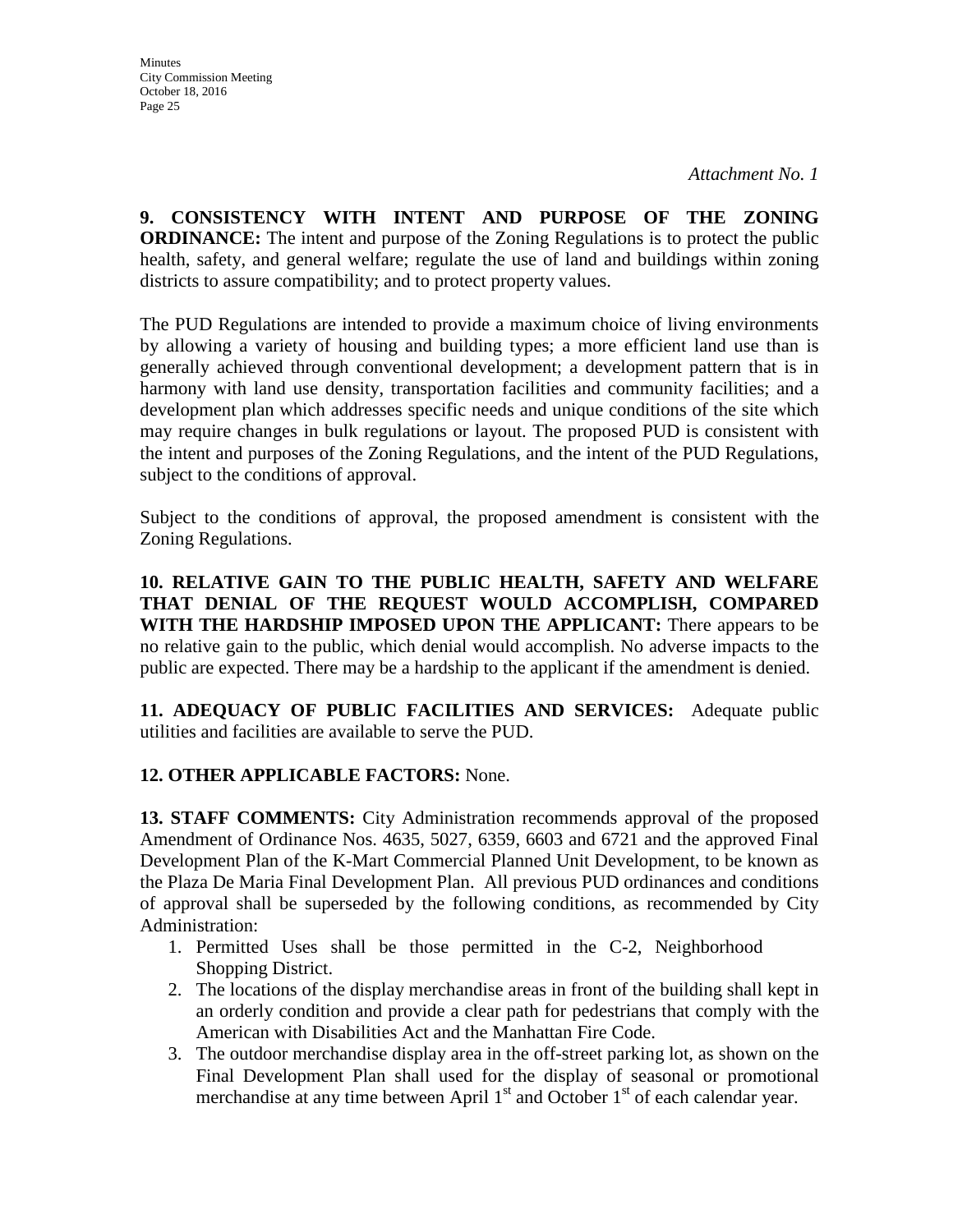This area shall be maintained in an orderly condition and not interfere with vehicular or pedestrian traffic.

- 4. Landscaping and irrigation shall be provided pursuant to a Landscaping Performance Agreement between the City and the owner, which shall be entered into prior to issuance of a building permit.
- 5. The row of evergreen trees to the west of the truck loading area, as shown on the Landscape Plan shall be a minimum of 6 feet in height at the time of planting.
- 6. All landscaping and irrigation shall be maintained in good condition.
- 7. Permanent signs shall be provided as proposed in the application documents.
- 8. The use of temporary signage shall be allowed per the Sign Regulations for the C-2, Neighborhood Shopping District.
- 9. Exempt signage shall be allowed for, as described in Article VI, Section 6-102 (A)(a), (b), (c), (e), (g), (h), (i), (j), (k), (l), and (m), of the Manhattan Zoning Regulations.

# **ALTERNATIVES:**

- 1. Recommend approval of the proposed amendment of Ordinance Nos. 4635, 5027, 6359, 6603 and 6721 and the approved Final Development Plan of the K-Mart Commercial Planned Unit Development, to be known as the Plaza De Maria Final Development Plan stating the basis for such recommendation.
- 2. Recommend denial of the proposed amendment of Ordinance Nos. 4635, 5027, 6359, 6603 and 6721 and the approved Final Development Plan of the K-Mart Commercial Planned Unit Development, to be known as the Plaza De Maria Final Development Plan, stating the specific reasons for denial.
- 3. Table the proposed Amendment to a specific date, for specifically stated reasons.

### **POSSIBLE MOTION:**

The Manhattan Urban Area Planning Board recommends approval of the proposed amendment of Ordinance Nos. 4635, 5027, 6359, 6603 and 6721 and the approved Final Development Plan of the K-Mart Commercial Planned Unit Development, to be known as the Plaza De Maria Final Development Plan, based on the findings in the Staff Report, subject to the 9 conditions of approval recommended by City Administration.

**PREPARED BY:** Chad Bunger, AICP, CFM, Senior Planner

**DATE:** August 30, 2016

16020}SR}AmendKMartPUD\_PlazaDeMaria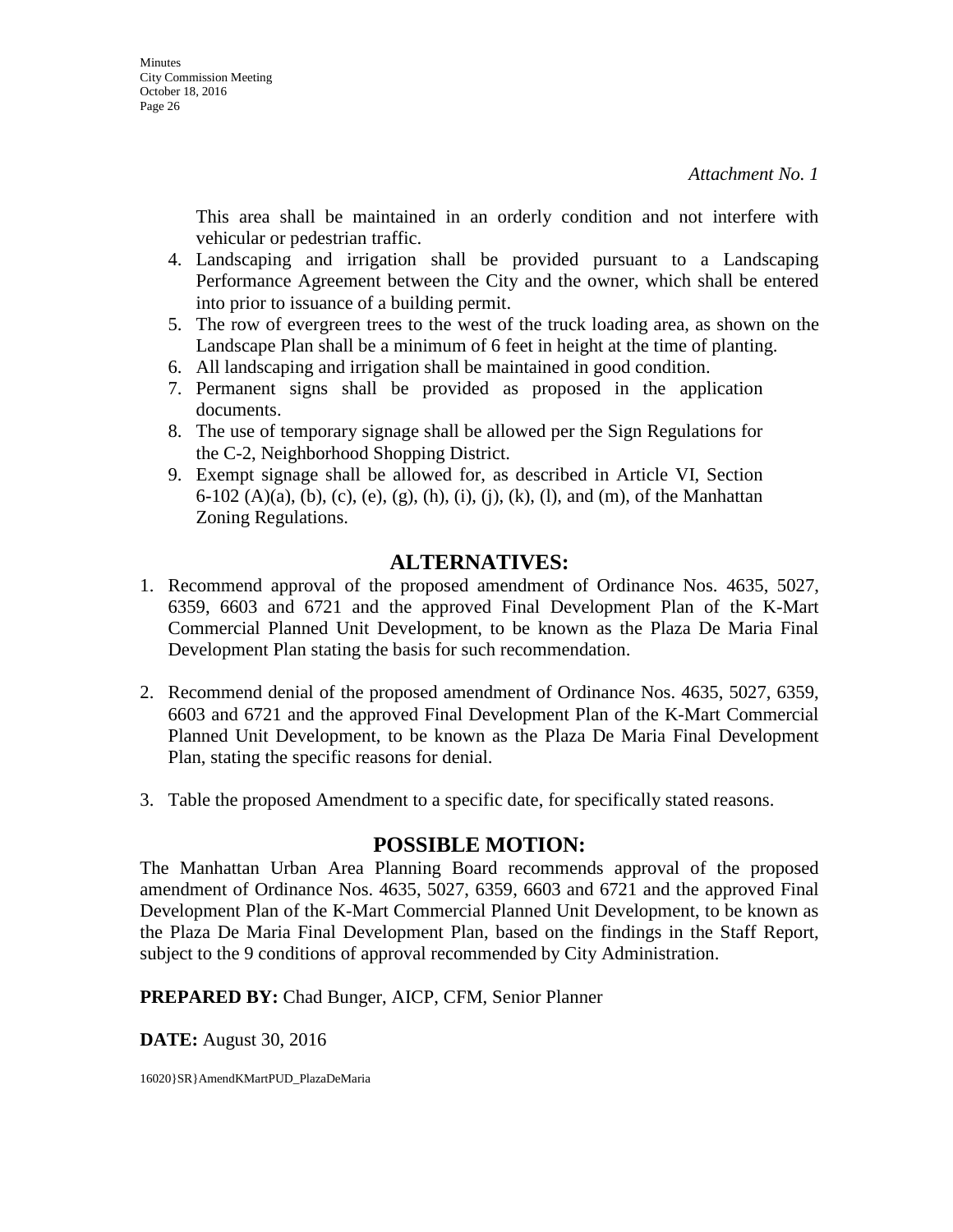

# **INTER-OFFICE MEMORANDUM**

**DATE: August 30, 2016** 

**TO: Manhattan Urban Area Planning Board** 

**MEETING DATE: September 8, 2016** 

- **FROM: Amelia Lewis, Planning Intern Eric Cattell, AICP, Assistant Director for Planning**
- **RE: Amend Article IV District Regulations, Part 3 Industrial Districts, Section 4-307, CTPO, Corporate Technology Park Overlay District, to create the MBPO, Manhattan Business Park Overlay District**

#### **BACKGROUND**

The proposed amendment replaces the existing CTPO, Corporate Technology Park Overlay District with the new Manhattan Business Park Overlay District (MBPO). The CTPO District currently covers the Corporate Technology Park, consisting of approximately 185 acres of industrial properties generally located on the west side of the Manhattan Regional Airport and east of Wildcat Creek Road *(see map)*.

The Corporate Technology Park was annexed in 1999 and zoned a combination of I-3, Light Industrial District and I-5, Business Park District, and also included the AO, Airport Overlay District due to its proximity to the Airport. In 2005 the existing Corporate Technology Park Overlay District was added to the entire park, to add a range of permitted service uses to this industrial area (i.e. banks, offices, convenience stores, health clubs, and restaurants) and to add flexibility in the minimum floor area required in the I-5 District.

Most of the existing Technology Park is also subject to private covenants that were developed by a consultant working with the City and the Manhattan Area Chamber of Commerce as part of the original Corporate Technology Park Master Plan process in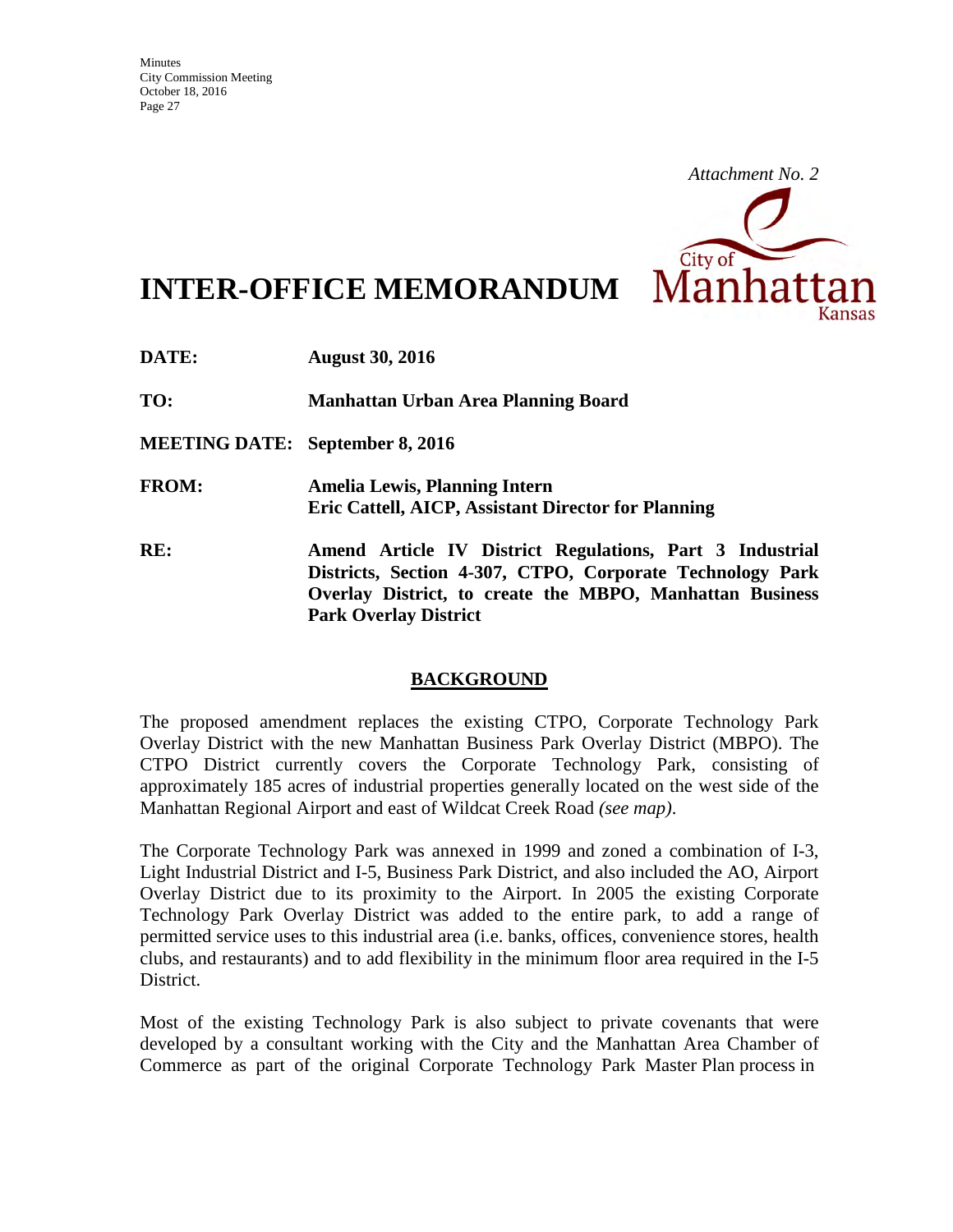1998. The extensive covenants (approximately 40 pages) were filed by the City in 2000 and have been amended twice, and address as number of topics including, permitted and prohibited uses, design guidelines, landscaping, maintenance, the architectural review process, and administration of the covenants.

Change in Market Focus. Through two rounds of discussions (April and June 2016) with the Manhattan Area Chamber of Commerce, and the business and property owners within the existing Technology Park, the proposed amendment to the CTPO District was developed to facilitate the Chamber's efforts to rebrand and market the area as a general business/industrial park, no longer focused exclusively on technology industries as it was originally intended. Since the original development of the Corporate Technology Park in 1999, the regional market focus has shifted away from primarily technology based industries, particularly with construction of NBAF and the other research based activities associated with Kansas State University that will likely expand the need to accommodate a wider range of activities. The new focus is to provide a broader range of permitted land uses and support services and to create a simpler overall development process than the current combination of underlying zoning and overlay districts, and private covenants allow, which have been found to be confusing to prospective businesses and a challenge to administer. Concurrent with the proposed amendment of the CTPO District, a process to remove the covenants will also be implemented by the City Commission.

The existing CTPO District and proposed MBPO District are attached.

#### **AMENDMENTS TO THE TEXT OF THE ZONING REGULATIONS**

Overlay Districts can be used to add additional land uses and/or requirements; and/or remove or prohibit uses and/or reduce requirements from the underlying zones. In this case, the proposed amendment is to replace the existing Corporate Technology Park Overlay District with a simplified overlay district that accomplishes the following: 1) adds the same permitted land uses and support services found in the CTPO to both underlying zones; 2) incorporates the prohibited uses from the private covenants; 3) retains the CTPO's Use Limitation that provides flexibility regarding minimum floor area in the I-5 District; 4) adds two additional Use Limitations regarding limiting drive-in establishments, and prohibiting pylon signs and off-site advertising signs as per the private covenants; and 5) renames the overlay district to match the Chamber's rebranding efforts.

The proposed MBPO, Manhattan Business Park Overlay District is designed to provide a broader range of permitted land uses and support services than the underlying zoning districts accommodate on their own and to increase flexibility in tenant size in the I-5 District. The MBPO is used in conjunction with the underlying zoning district classifications (I-3, Light Industrial District and I-5, Business Park District), as well as the AO, Airport Overlay District, within the Manhattan Business Park.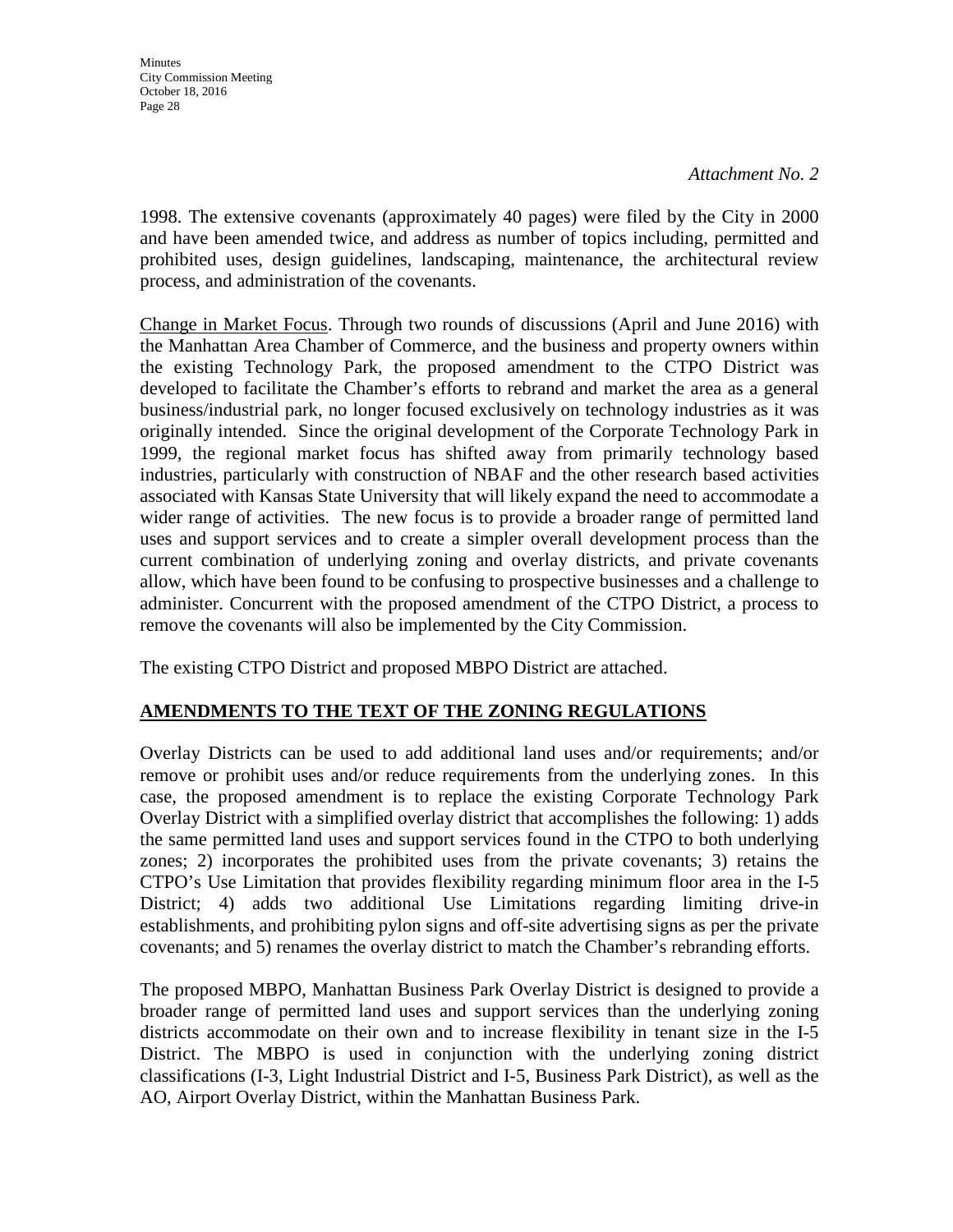**Minutes** City Commission Meeting October 18, 2016 Page 29

*Attachment No. 2* 

The existing private covenants currently apply to 25 properties within the Corporate Technology Park Overlay District, (i.e. all of the park except for three lots on the northernmost cul-de-sac). In order for the covenants to be removed, owners of fifty five percent (55%) of the property must be in favor. The City of Manhattan currently owns approximately 131 acres, or 74.5 percent of the land. The other property owners subject to the covenants, as well as the Manhattan Area Chamber of Commerce staff, have expressed their support of the removal of the covenants and have been working with City Administration to develop the proposed amendment.

The current CTPO partially divides its permitted uses according to the underlying zoning classification (I-3 or I-5). The proposed overlay would apply equally to all properties, with the same permitted and prohibited uses for either underlying zoning designation.

Permitted Uses within the MBPO shall be in addition to the permitted uses in the underlying zoning district and also include: art and handicraft fabrication or processing, banks and financial institutions (including drive-in type), breweries or related vinification facilities, business and professional offices, convenience stores, corporate headquarters, group day care centers, health and fitness clubs, instrument fabrication or processing, mail order houses, optical goods fabrication or processing, restaurants, stationary and paper products, and post secondary educational facilities.

Prohibited Uses are prohibited regardless of if they are permitted in the underlying zoning district. Those uses include: above-ground bulk storage of chemicals, petroleum products and other hazardous materials, automobile rental service, car and truck washes, fuel storage and wholesale distribution, hospitals, hotels, motor vehicle and tire repair, radio and television broadcasting stations, recycling center, retail sales or services except those permitted in the previous section, and salvage storage yards.

Use Limitations include: a 5,000 square foot minimum building square footage for all properties; no drive in establishments except those as noted in the Permitted Uses section; and pylon signs and off-premise advertising signs are prohibited, otherwise the signage shall be allowed as per the underlying zoning district.

### **WHETHER SUCH CHANGE IS CONSISTENT WITH THE INTENT AND PURPOSE OF THE ZONING REGULATIONS**

The intent of the Manhattan Zoning Regulations is to protect the public health, safety and general welfare and to protect property values and to ensure compatibility between land uses within a district. The proposed MBPO District upholds this intent and purpose by regulating permitted and prohibited uses in a customized manner appropriate to the unique circumstances associated with this particular business park.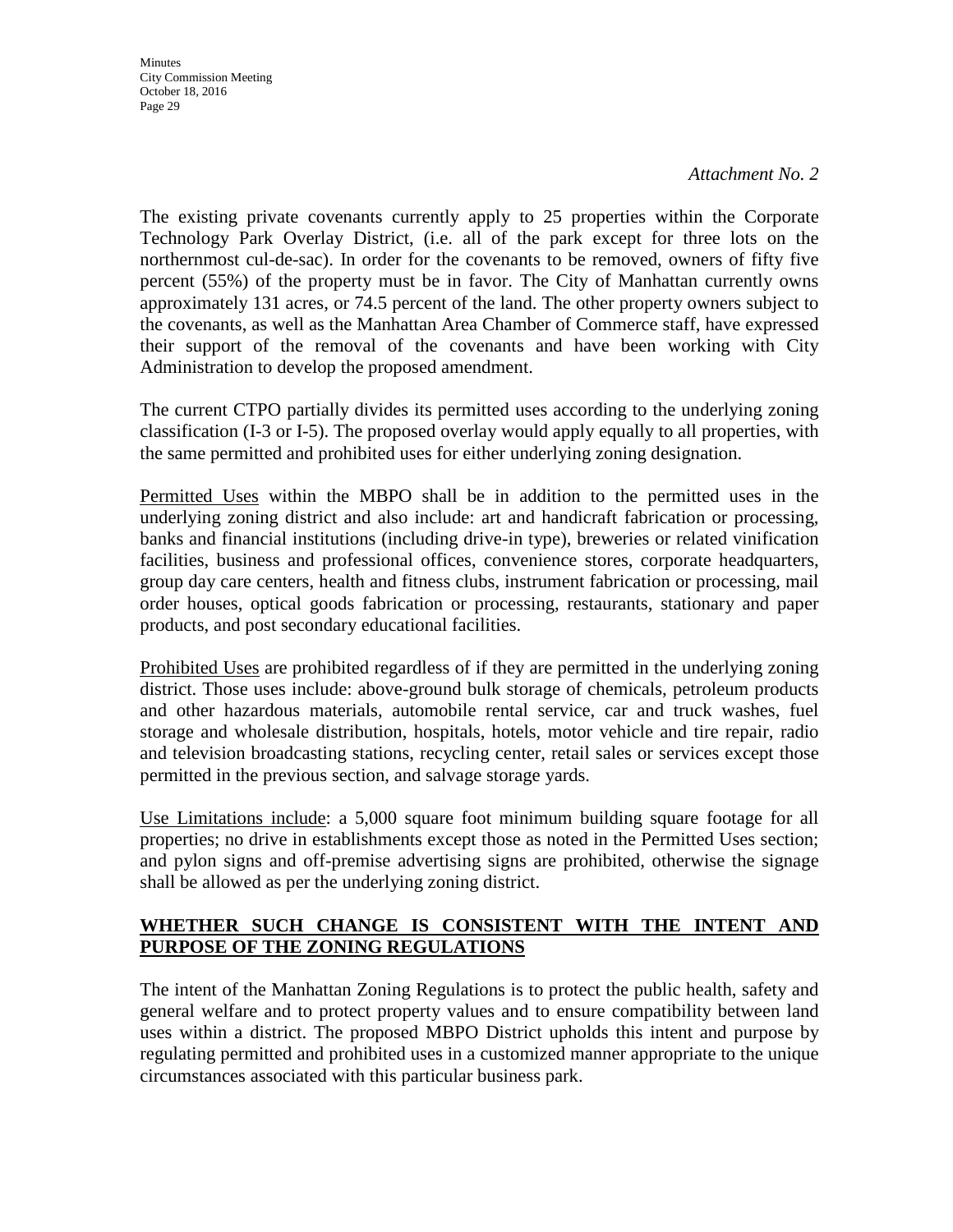**Minutes** City Commission Meeting October 18, 2016 Page 30

The private covenants were intended to provide additional regulations for the Corporate Technology Park and were written in concert with the original intent to market it as a technology park. The conditions of the covenants that were included to protect public health, safety and the general welfare exist in the zoning regulations or have been added to the proposed MBPO District to ensure that future development aligns with existing and future land uses.

#### **AREAS WHICH ARE MOST LIKELY TO BE DIRECTLY AFFECTED BY SUCH CHANGE AND IN WHAT WAY THEY WILL BE AFFECTED**

The proposed MBPO District will replace the existing CTPO District and will apply the revised provisions to all the lots located within the industrial park located between the Manhattan Regional Airport and Wildcat Creek Road.

There are five residential properties located along wildcat creek road to the south of the district, two of which are owned by the city, and one to the north which is also owned by the City. The effects on these properties should be minimal as the proposed MBPO District restricts the uses the same light industrial and businesses park uses that are currently allowed, incorporates the prohibited uses from the covenants, and only allows for monument signage. Exterior lighting must be shaded so that no direct light is cast upon any property located in a residential district and so that no glare is visible to any traffic on any public street.

#### **WHETHER THE PROPOSED AMENDMENT IS MADE NECESSARY BECAUSE OF CHANGED OR CHANGING CONDITIONS IN THE AREAS AND ZONING DISTRICTS AFFECTED, OR IN THE CITY PLANNING AREA, GENERALLY, AND IF SO, THE NATURE OF SUCH CHANGED OR CHANGING CONDITIONS**

The proposed amendment is made necessary due to changing market conditions for industrial land in the region and the desire by the Chamber of Commerce, the land owners and the City to rebrand and change the focus of the business park to meet the market demand. The district was originally intended as a technology park. Today it serves a number of businesses with various functions, several of which are not solely technology related.

The proposed MBPO incorporates the prohibited uses and some of the use limitations from the covenants to maintain compatibility with the original desire to scale back from the full range of permitted uses in the underlying I-3 and I-5 Districts. Rebranding the area as a light industrial business park, with more development friendly regulations is intended to attract additional businesses and accommodate the changing market in the region.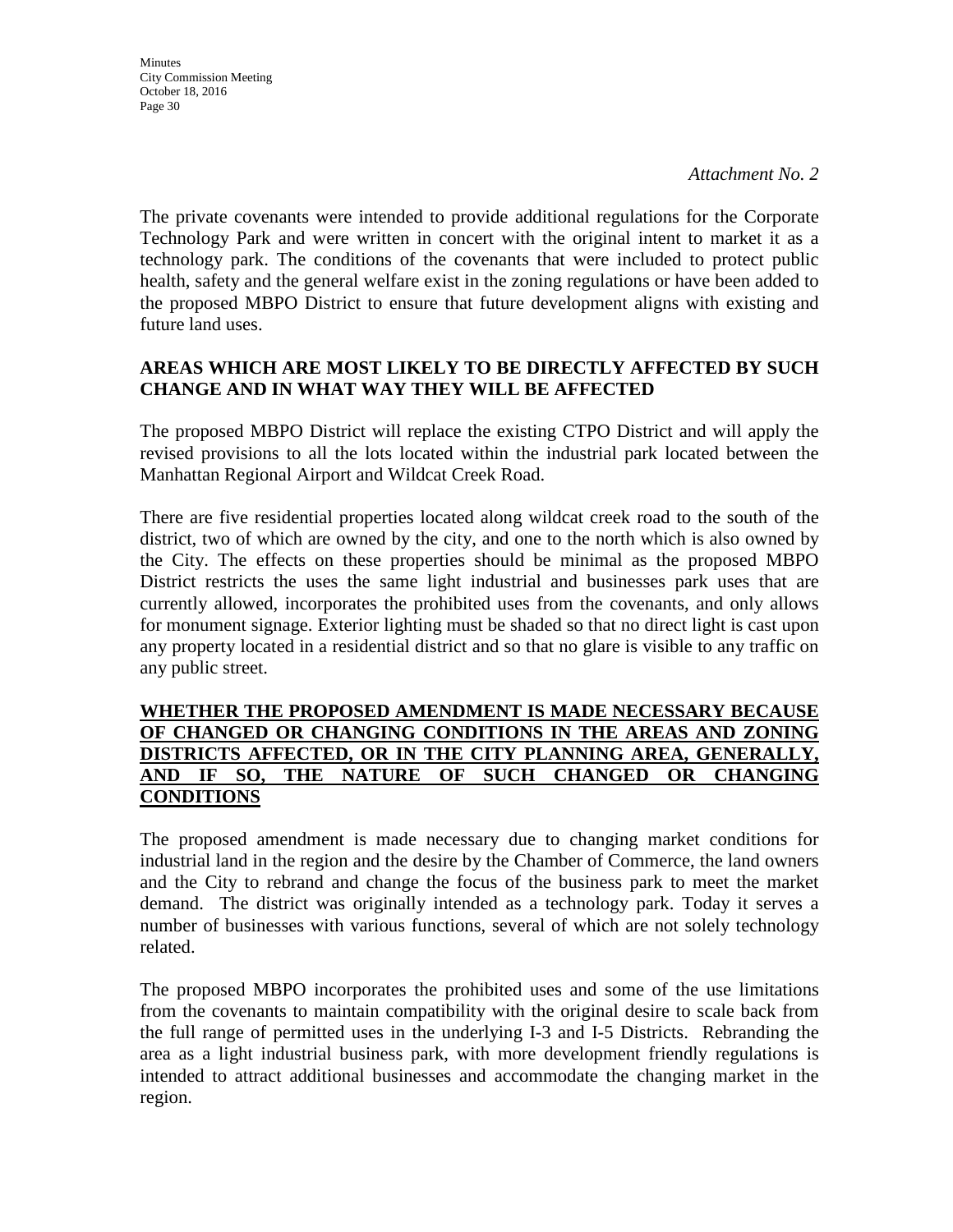#### **WHETHER SUCH CHANGE IS CONSISTENT WITH THE INTENT AND PURPOSE OF THE POLICY AND GOALS AS OUTLINED IN THE ADOPTED COMPREHENSIVE PLAN OF THE CITY**

The Zoning Regulations implement the Comprehensive Plan, its goals, objectives, and policies. The Future Land Use Map of the Comprehensive Plan identifies the Corporate Technology Park as an "office-research" designation within the employment category, which is intended to provide concentrated areas of high quality employment facilities, such as corporate office headquarters, research and development facilities, educational facilities, or supporting services in a planned setting. The proposed MBPO District maintains similar provisions as the existing overlay and incorporates prohibited uses and use limitations from the covenants to ensure quality development. The proposed amendment is generally consistent with the policies and goals in the comprehensive plan.

### **ALTERNATIVES**

It appears the MUAPB has the following alternatives concerning the issue at hand. The Board may:

- 1. Recommend approval of the proposed amendment to the City Commission, based on the findings in the Staff Memorandum.
- 2. Recommend denial of the proposed amendment to the City Commission, based on specifically stated reasons.
- 3. Modify the proposed amendment and forward the modifications, along with an explanation, to the City Commission.
- 4. Table the public hearing to a specific date, and provide further direction to City Administration.

#### **RECOMMENDATION**

City Administration recommends approval of the proposed amendment to the Manhattan Zoning Regulations to amend Article IV District Regulations, Part 3 Industrial Districts, Section 4-307, by replacing the CTPO, Corporate Technology Park Overlay District with the proposed MBPO, Manhattan Business Park Overlay District.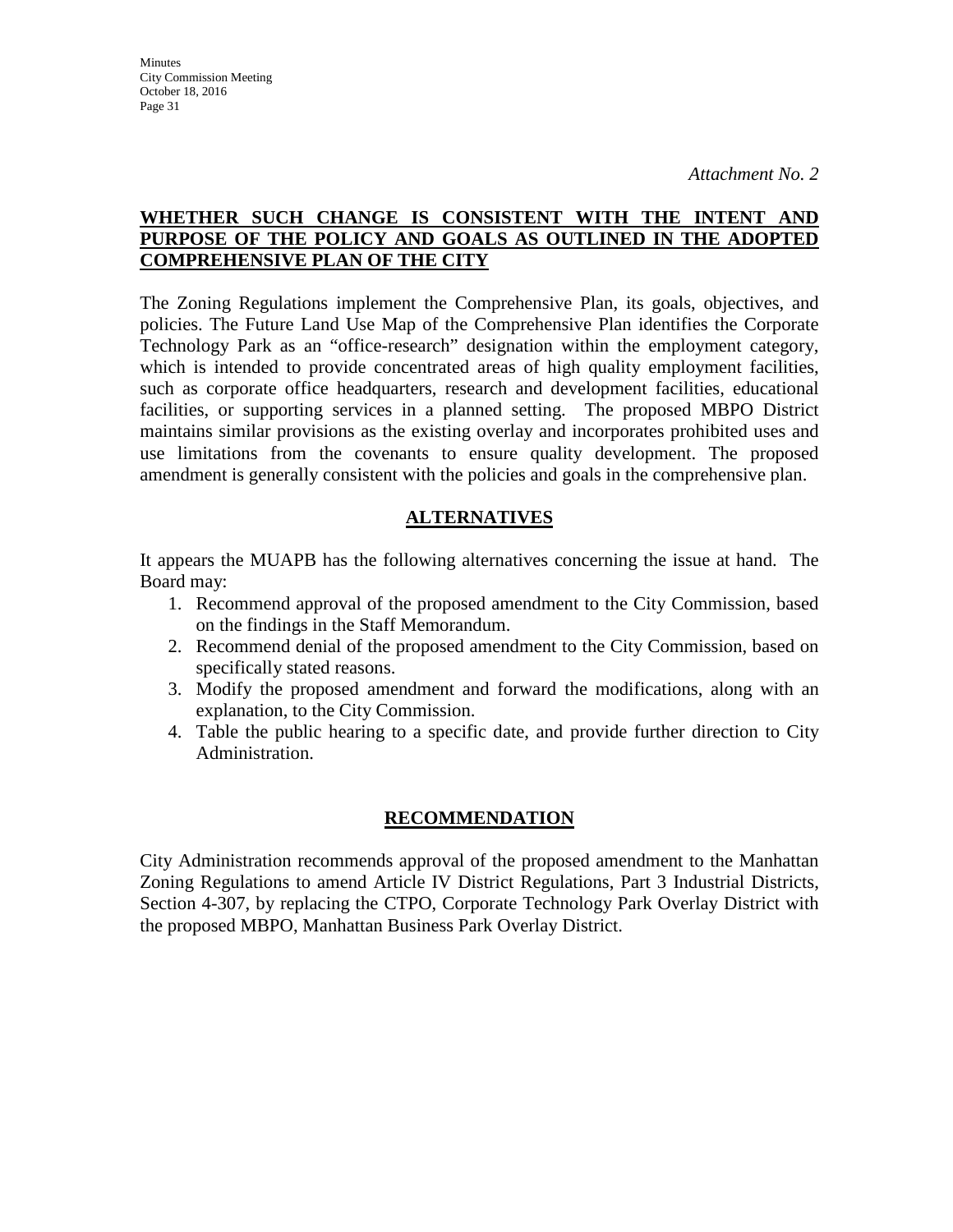Minutes City Commission Meeting October 18, 2016 Page 32

*Attachment No. 2* 

#### **POSSIBLE MOTION**

The Manhattan Urban Area Planning Board recommends approval of the proposed amendment of the Manhattan Zoning Regulations Article IV District Regulations, Part 3 Industrial Districts, Section 4-307, to replace the CTPO, Corporate Technology Park Overlay District with the proposed MBPO, Manhattan Business Park Overlay District, based on the findings in the Staff Memorandum.

AL/EC 16148}MUAPB}AMEND}ART-IV-CTPO

Attachments:

- 1. Existing CTPO, Corporate Technology Park Overlay District
- 2. Draft MBPOD, Manhattan Business Park Overlay District
- 3. Map showing existing extent of the Corporate Technology Park Overlay District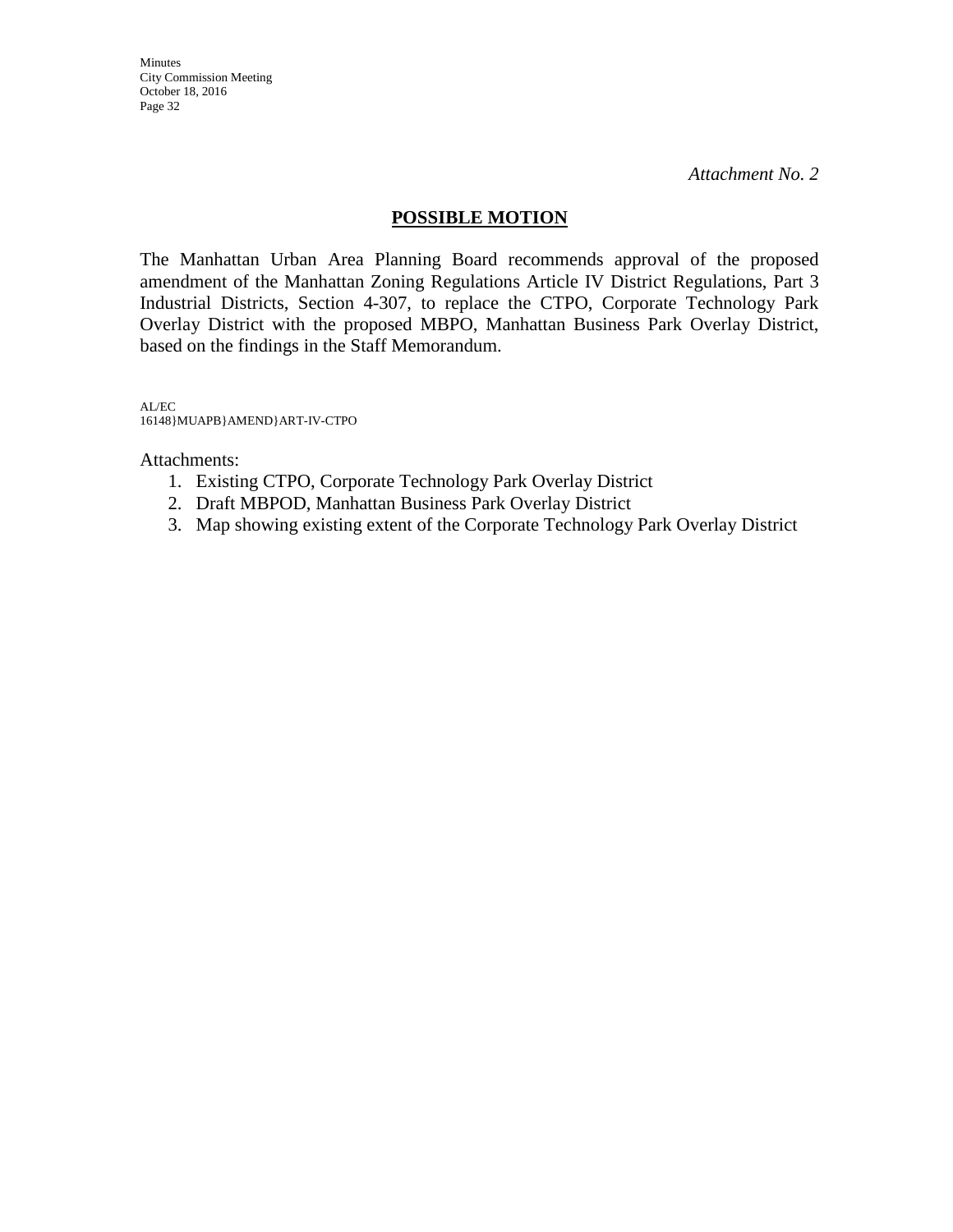#### **STAFF REPORT**

#### **ON AN APPLICATION TO REZONE PROPERTY**

**FROM:** Pottawatomie County CH, Highway Commercial District

**TO:** C-5, Highway Service Commercial District

**APPLICANT/OWNER:** MCM Properties, LLC – Rob Eichman

ADDRESS: 701 S. 4<sup>th</sup> Street, Manhattan, Kansas

**LEGAL DESCRIPTION:** A tract of land located in Section 9, Township 10 South, Range 9 East (see application materials for complete legal description)

**LOCATION:** Generally located to the north of the intersection of U.S. Highway 24 and South Port Drive.

**AREA:** 1,416,035 square feet (32.51 acres)

**DATE OF NEIGHBORHOOD MEETING:** July 12, 2016

#### **DATE OF PUBLIC NOTICE PUBLICATION:** September 12, 2016

#### **DATE OF PUBLIC HEARING: PLANNING BOARD:** October 3, 2016 **CITY COMMISSION:** October 18, 2016

Note: Ordinance No. 6606 annexed the land commonly referred to as Heritage Square North (subject site) and Heritage Square South and the adjacent U.S. Highway 24 right-ofway. Ordinance No. 6607 rezoned the land associated with Heritage Square South to Commercial Planned Unit Development District. The Heritage Square North (subject site) was not rezoned at the time because the applicant was not ready to submit a complete PUD application. However, the site was annexed to facilitate the improvements at the intersection and public utility improvements for the area. Heritage Square North (subject site) remains zoned as Pottawatomie County CH, Highway Commercial District, but was annexed into the City. A restrictive covenant was proposed by the applicant and approved by the City Commission that recognized the unique development process and established an agreement that the property owner would apply for City rezoning before any platting or building permits could be completed. The preferred district to rezone to at the time was to a PUD, but it was not mandatory.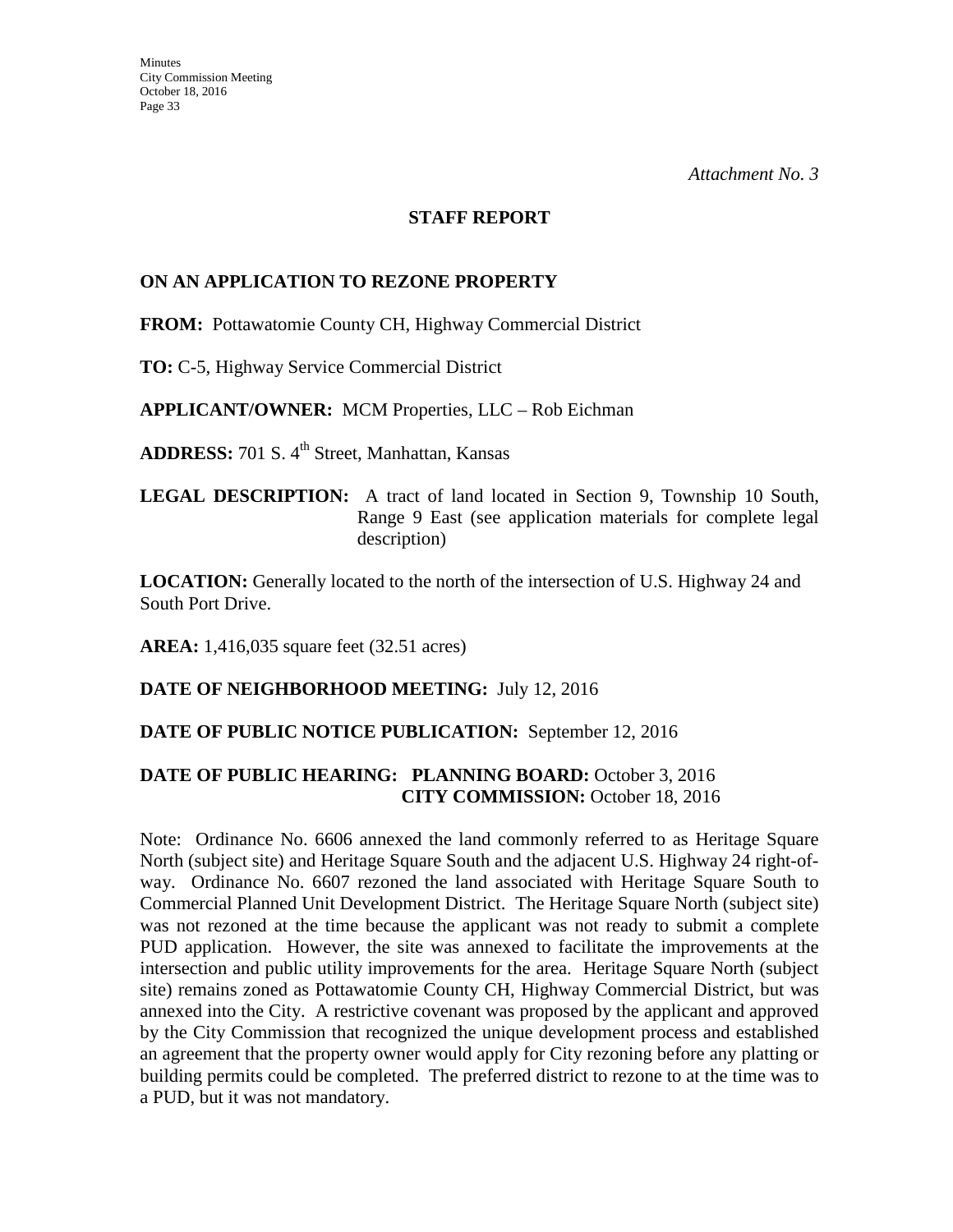*The applicant has also proposed a Preliminary Plat to be known as Heritage Square North, that will create 14 commercial lots. Please see the corresponding Preliminary Plat Staff Memorandum for more information on the proposed subdivision.* 

### **THIRTEEN MATTERS TO BE CONSIDERED WHEN REZONING**

**1. EXISTING USE:** Vacant ground currently being used as row crop agriculture

**2. PHYSICAL AND ENVIRONMENTAL CHARACTERISTICS:** The subject site is relatively flat, with a steep bank adjacent to the Big Blue River to the north. Improvements on the stream bank have been done in the past to reduce erosion and stabilize the bank on the subject site.

The approximate western half of the property is currently located in the FEMA mapped Floodway and 1% Annual Chance Floodplain (100-year floodplain). This area of the property has been filled and leveled in the past to increase the amount of developable land. This fill in the Floodway was done in 2013 and 2014 in accordance with the City's Floodplain Regulations and State Regulations, including proving that the base flood elevation will not be increased by the addition of the fill in the area. The applicant has submitted a Letter of Map Amendment, based on Fill (LOMR-F) application to FEMA. If approved, the LOMR-F will provide documentation stating that the fill has been properly added to remove the site from the Floodway and 1% Annual Chance Floodplain.

#### **3. SURROUNDING LAND USE AND ZONING:**

- **NORTH:** Big Blue River on private property, City of Manhattan raw water well field and row-crop agriculture land; Riley County General Agriculture District.
- **SOUTH:** U.S. Highway 24 right-of-way, a four-lane divided highway, a variety of highway service and retail commercial properties associated with Heritage Square South and individual properties in rural Pottawatomie County; Heritage Square South Commercial PUD and Pottawatomie County CH, Highway Commercial District.
- **EAST:** A variety of highway service and retail commercial properties on individual properties in rural Pottawatomie County and single-family and two-family residential neighborhoods off of Excel Road; Pottawatomie County CH District, Pottawatomie County R-1, Single-Family Residential District and Pottawatomie County R-2, Two-Family Residential District.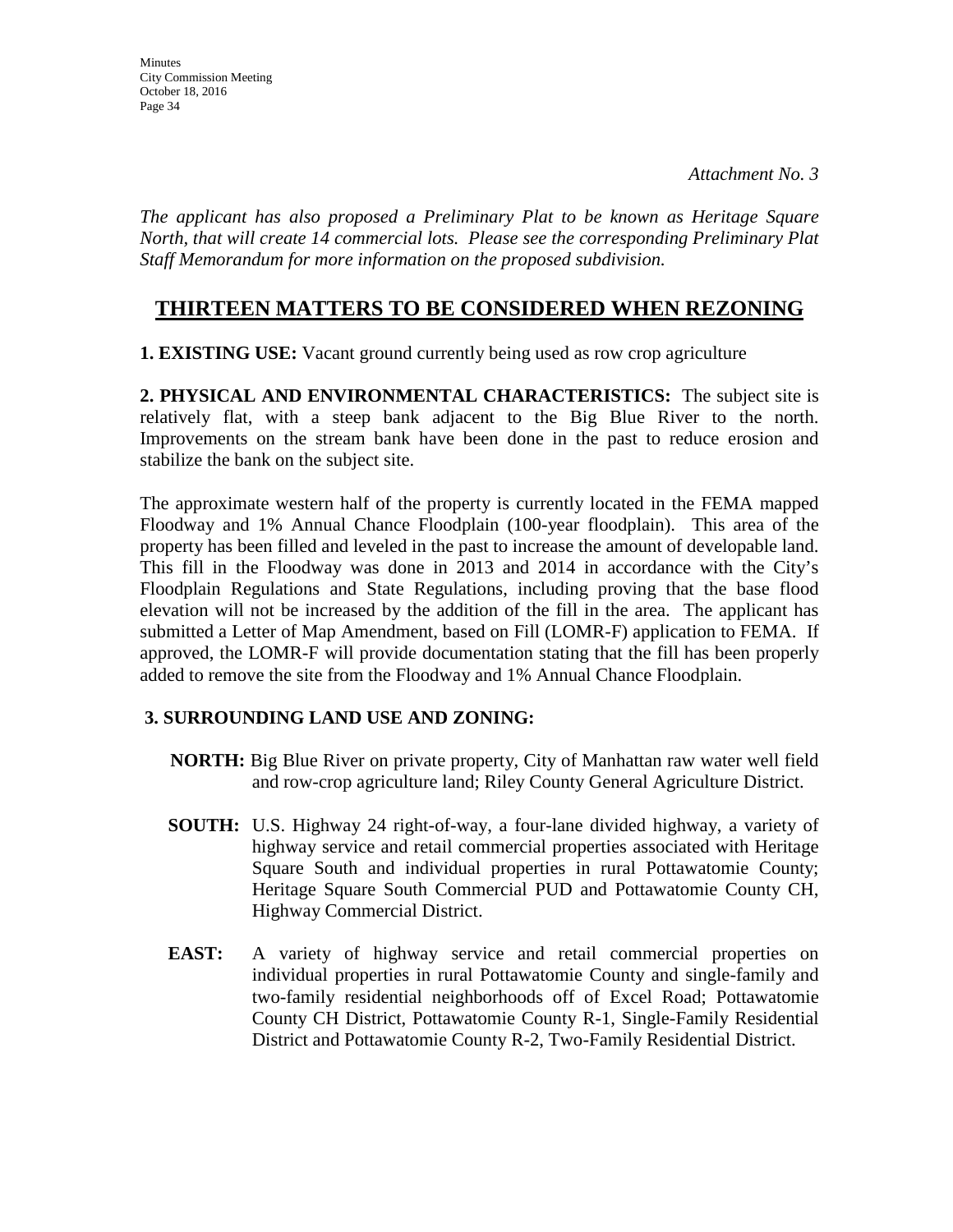**WEST:** A variety of highway service, retail commercial and industrial properties on individual properties in rural Pottawatomie County; Pottawatomie County CH District.

**4. GENERAL NEIGHBORHOOD CHARACTER:** The surrounding area is the commercial corridor along U.S. Highway 24. These uses include older highway service commercial uses, such as new and used car dealerships and mechanics, to new highway service and retail uses along the corridor, especially in the Heritage Square South PUD. To the east of the site includes residential lots and industrial uses. The area to the west also includes row crop agriculture uses and a tree farm.

**5. SUITABILITY OF SITE FOR USES UNDER CURRENT ZONING:** The subject site is annexed into the City, but was never rezoned to a City zoning district. The Pottawatomie County Zoning District in place at the time the subject site was annexed was CH, Highway Commercial District.

A restrictive covenant was submitted by the applicant at the time of annexation and agreed upon by the City Commission that before the property could be subdivided or built upon, the subject site would need to be rezoned.

Based on the unique situation, the subject site is not suitable under the current zoning district.

**6. COMPATIBILITY OF PROPOSED DISTRICT WITH NEARBY PROPERTIES AND EXTENT TO WHICH IT MAY HAVE DETRIMENTAL AFFECTS:** The proposed rezoning of the subject site will be compatible with surrounding properties and should have minimal detrimental effects on those properties. The surrounding properties, both in Pottawatomie County and within the City annexed, Heritage Square South PUD, consist of uses permitted in the C-5, Highway Service Commercial District (see attached district regulations).

The restrictive covenant previously mentioned stated that a Commercial PUD would be a preferred district to rezone the property. The preference at the time was to ensure adequate control over the development's site and building design and to be consistent with the Heritage Square South zoning. With the Heritage Square South development nearly complete, the majority of the commercial development conforms to the C-5 District, with only minor variations of the C-5 District's setbacks for off-street parking. Additionally, because the Heritage Square South PUD did not have a detailed site and building design to address future phases, the PUD Amendment process proved to be extremely burdensome for developments that were consistent with the C-5 District and the surrounding areas. For these reasons, the applicant has chosen to seek the straight C-5 District rezoning.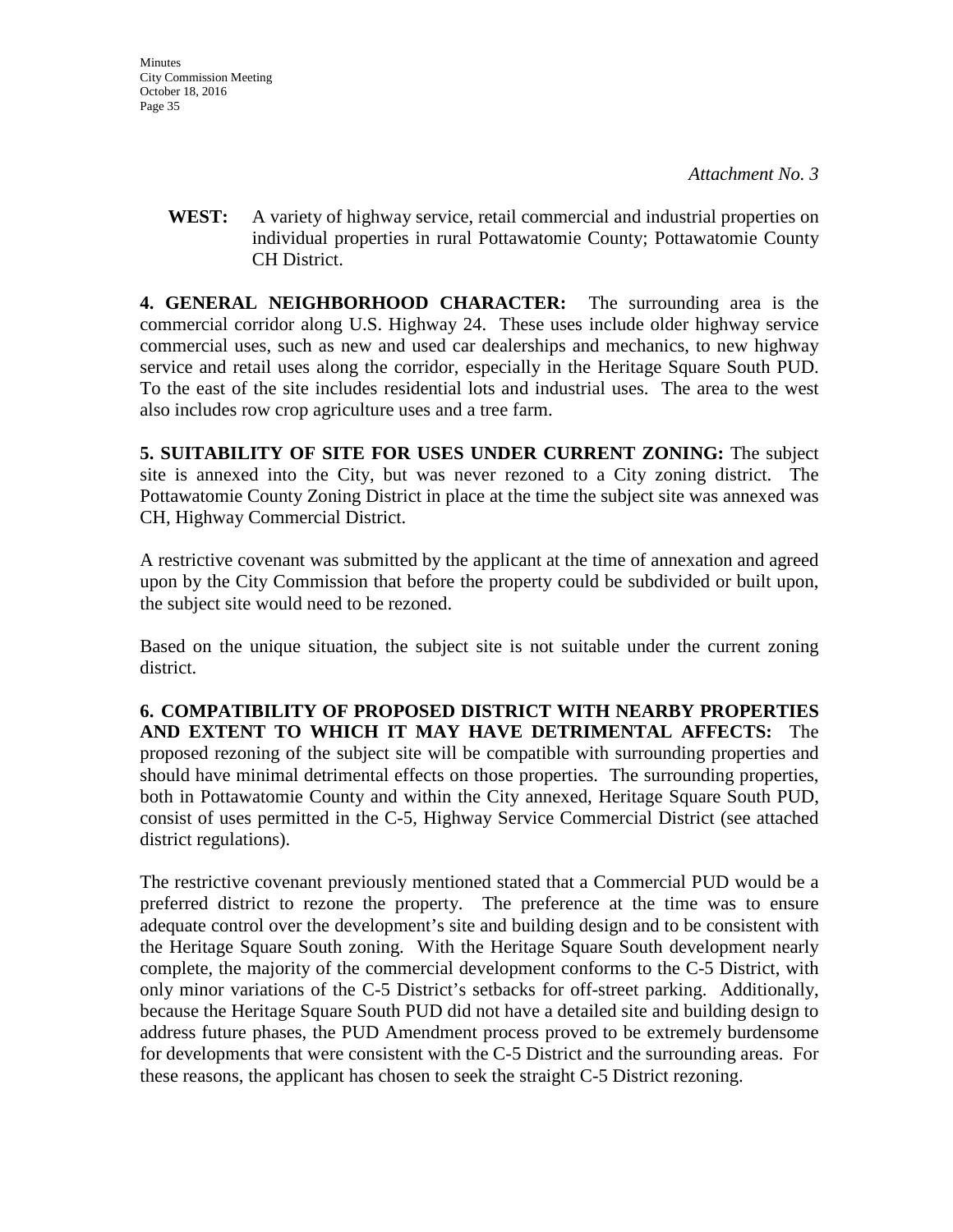#### **7. CONFORMANCE WITH COMPREHENSIVE PLAN:**

Heritage Square North is shown on the Future Land Use map in the Northeast Planning Area of the 2035 Manhattan Area Comprehensive Plan as Community Commercial (CC). Policies of the CC category are below:

### *CC-1: Characteristics*

*Community Commercial Centers provide a mix of retail and commercial services in a concentrated and unified setting that serves the broader community and may also provide a limited draw for the surrounding region. These centers are typically anchored by a larger national chain, between 120,000 and 250,000 square feet, which may provide sales of a variety of general merchandise, grocery, apparel, appliances, hardware, lumber, and other household goods. Centers may also be anchored by smaller uses, such as a grocery store, and may include a variety of smaller, complementary uses, such as restaurants, specialty stores (such as books, furniture, computers, audio, office supplies, or clothing stores), professional offices and health services. The concentrated, unified design of a Community Commercial Center allows it to meet a variety of community needs in a "onestop shop" setting, minimizing the need for multiple vehicle trips to various commercial areas around the community. Although single use highway-oriented commercial activities*  will continue to occur in some areas, this pattern of development is generally not *encouraged.* 

### *CC-2: Location*

*Community Commercial Centers should be located at the intersection of one or more major arterial streets in commercial nodes; rather than being developed in linear, "strip" configurations along major street corridors. They may be located adjacent to urban residential neighborhoods and may occur along major highway corridors as existing uses become obsolete and are phased out and redeveloped over time. Large footprint retail buildings (often known as "big-box" stores) are permitted only in areas of the City where adequate access and services can be provided.* 

### *CC-3: Size*

*Typically require a site of between 10 and 30 acres.* 

### *CC-4: Unified Site Design*

*Establish a unified site layout—landscaping, signage, pedestrian, and vehicular circulation—for the center to guide current and future phases of development. Site design features should be used to create visual interest and establish a more pedestrian-oriented scale for the center and between out lots.*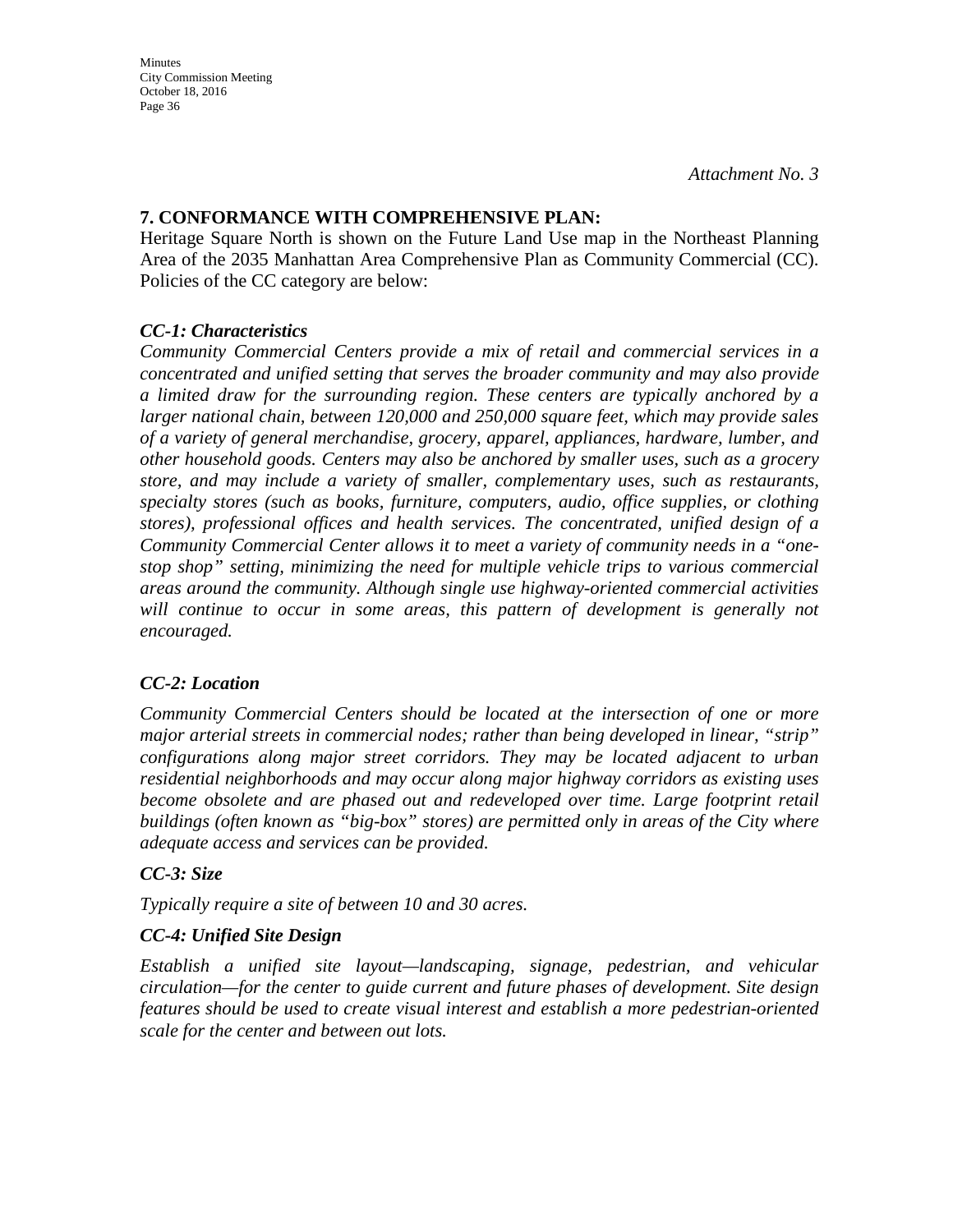#### *CC-5: Building Design and Character*

*Require Community Commercial Centers to meet a basic level of architectural detailing, compatibility of scale with surrounding areas, pedestrian and bicycle access, and mitigation of negative visual impacts such as large building walls, parking areas, and service and loading areas. While these requirements apply to all community commercial development, they are particularly important to consider for larger footprint retail buildings, or "big-box" stores. A basic level of architectural detailing shall include, but not be limited to, the following:* 

- *Façade and exterior wall plane projections or recesses;*
- *Arcades, display windows, entry areas, awnings, or other features along facades facing public streets;*
- *Building facades with a variety of detail (materials, colors, and patterns); and*
- *High quality building materials.*

### *CC-6: Organization of Uses*

*Concentrate Community Commercial services within planned activity centers, or commercial nodes, throughout the community. Cluster complementary uses within walking distance of each other to facilitate efficient, "one-stop shopping", and minimize the need to drive between multiple areas of the center. Large footprint retail buildings, or "bigbox" stores should be incorporated as part of an activity center or node along with complementary uses, such as high density residential, where feasible. Linear development patterns, particularly when parcels provide a single use and are developed independently, can require multiple access points and lead to disruption of traffic flow on adjacent streets. Although lot sizes and/or configurations in some areas may warrant the use of a more linear development pattern, it is generally discouraged.* 

### *CC-7: Circulation and Access*

*Provide clear, direct pedestrian connections through parking areas to building entrances, to surrounding neighborhoods and streets, and transit stops. Integrate main entrances or driveways with the surrounding street network to provide clear connections between uses for vehicles, pedestrians, and bicycles. Provide a limited number of vehicle access points to minimize impacts on surrounding uses and maintain an efficient traffic flow to and from the site.* 

#### *CC-8: In fill and Redevelopment / Adaptive Reuse*

*Encourage the revitalization and/or redevelopment of underutilized Community Commercial areas over time to take advantage of existing infrastructure and promote the efficient use of available land. Support opportunities to repurpose large surface parking*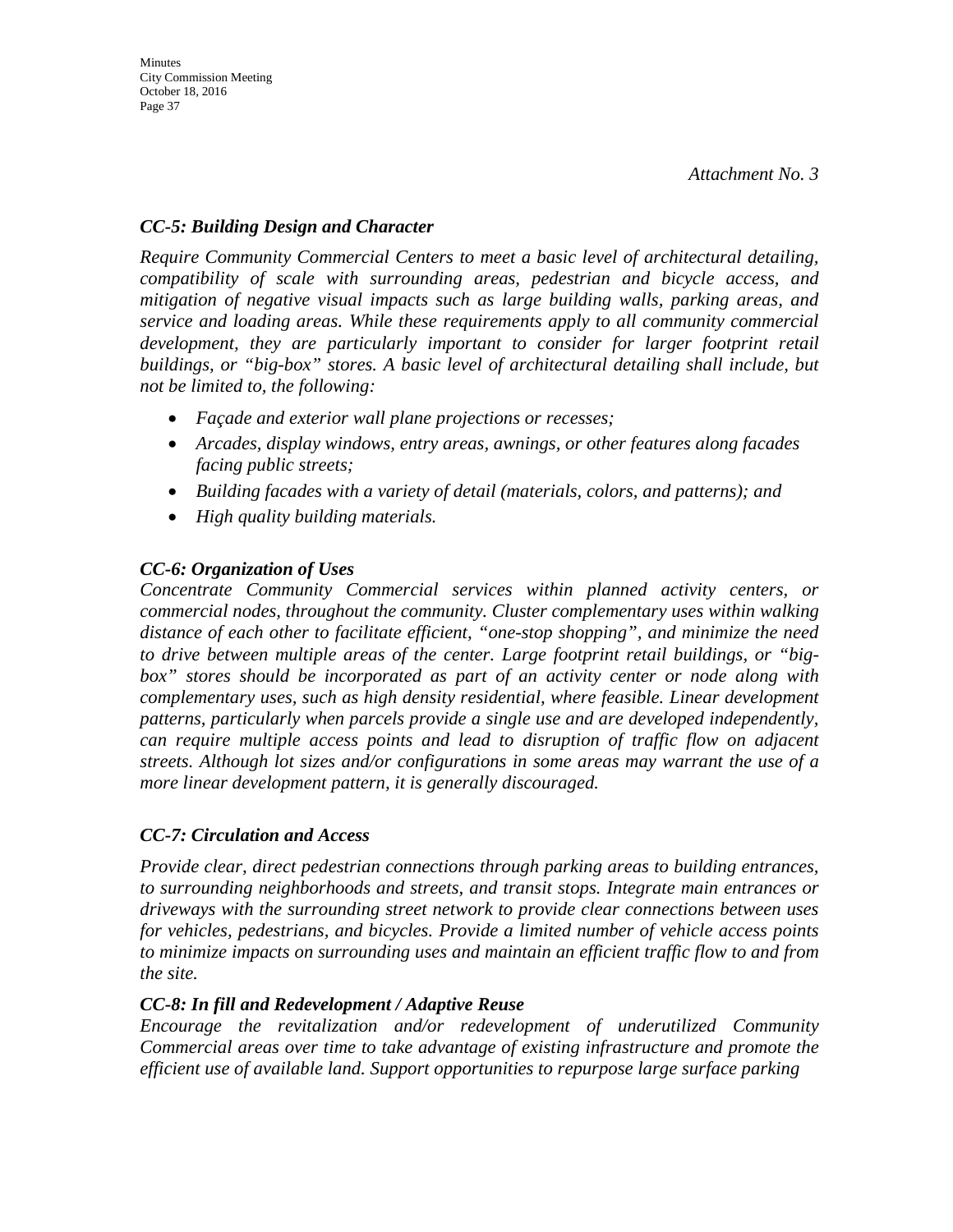**Minutes** City Commission Meeting October 18, 2016 Page 38

*lots typical of Community Commercial areas by incorporating additional pad sites for office or commercial uses or high density residential along the street edge. Support the adaptive reuse of existing buildings in older strip commercial centers on smaller lots where infill and redevelopment is less viable.*

The proposed Preliminary Plat will create 14 commercial lots and will dedicate road rightof-way to connect to the existing signalized intersection at U.S. Highway 24 and South Port Drive. The proposed rezoning conforms to the Comprehensive Plan.

#### **8. ZONING HISTORY AND LENGTH OF TIME VACANT AS ZONED:**

- June 29, 2006: City of Manhattan receives requests for island annexation of the proposed Heritage Square North and Heritage Square South tracts from Roger Schultz and Rob Eichman.
- July 11, 2006: City Commission approves Resolution Nos. 071106-H & I, requesting the Board of Pottawatomie County Commissioners to make positive findings regarding the requested island annexation of Heritage Square North and Heritage Square South.
- July 27, 2006: Board of Pottawatomie County Commissioners makes positive findings regarding the island annexations of Heritage Square North and Heritage Square South.
- August 15, 2006: City Commission approves first reading of ordinances annexing Heritage Square North and Heritage Square South; and, approves Resolution No. 081506-A, requesting the Board of Pottawatomie County Commissioners to make positive findings regarding the island annexation of that portion of the US 24 Right-of-way that adjoins Heritage Square.
- August 18, 2006: City of Manhattan receives Consent to Annexation from the Kansas Department of Transportation for that portion of the US Highway 24 right-of-way that adjoins Heritage Square South, consisting of 6.791 acres.
- August 21, 2006: Board of Pottawatomie County Commissioners makes positive findings regarding the island annexation of that portion of the US Highway 24 right-of-way that adjoins Heritage Square South.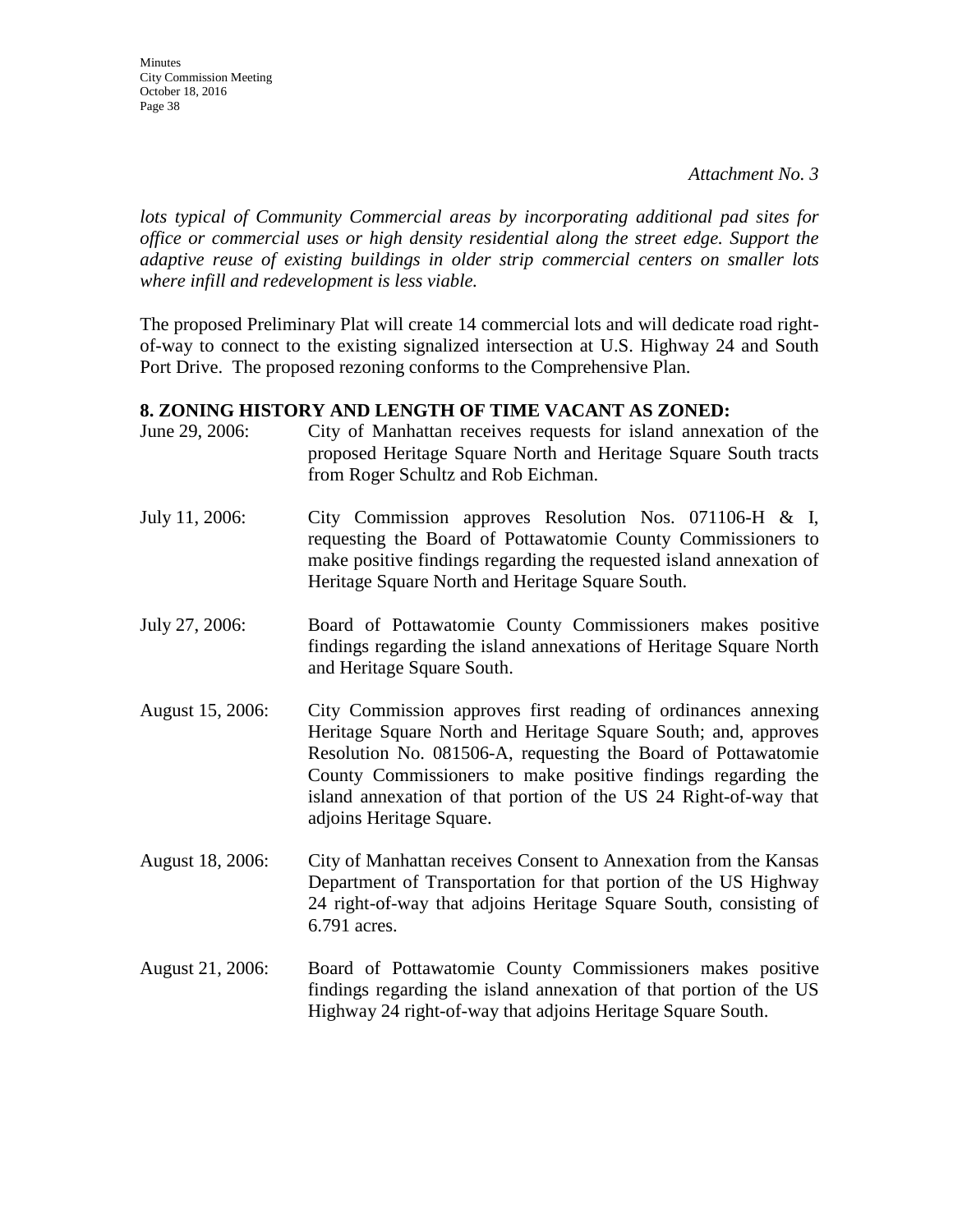- October 16, 2006 Manhattan Urban Area Planning Board holds public hearing and recommends approval (7-0), of the rezoning the proposed Heritage Square South and the adjoining US Highway 24 right-of-way from County - CH, Highway & Commercial Corridor District, to PUD, Commercial Planned Unit Development District.
- November 7, 2006 City Commission approved first reading of an ordinance annexing the 6.8-acre portion of the US Highway 24 right-of-way that adjoins the Heritage Square South development; and, approved first reading of an ordinance rezoning the proposed Heritage Square South development and the adjoining portion of US Highway 24 right-of-way, to PUD, Planned Unit Development District.
- February 6, 2007 City Commission approves Ordinance No. 6606 annexing proposed Heritage Square North, proposed Heritage Square South and the 6.8-acre portion of the US Highway 24 right-of-way that adjoins Heritage Square South; and, approved Ordinance No.6607 rezoning the Heritage Square South and the adjoining portion of US Highway 24 right-of-way, to PUD, Commercial Planned Unit Development District.

**9. CONSISTENCY WITH INTENT AND PURPOSE OF THE ZONING ORDINANCE:** The intent and purpose of the Zoning Regulations is to protect the public health, safety, and general welfare; regulate the use of land and buildings within zoning districts to assure compatibility; and to protect property values.

The C-5, Highway Service Commercial District *(regulations attached)* is designed to provide for businesses offering accommodations, supplies, or services to motorists, and for certain specialized activities which may require access to major streets and highways.

The proposed rezoning will establish a City Zoning District that is similar in use and development standards to the adjacent properties along the U.S. Highway 24 Corridor. The proposal is consistent with the intent of the C-5 District regulations.

**10. RELATIVE GAIN TO THE PUBLIC HEALTH, SAFETY AND WELFARE THAT DENIAL OF THE REQUEST WOULD ACCOMPLISH, COMPARED WITH THE HARDSHIP IMPOSED UPON THE APPLICANT:** There does not appear to be an adverse impact on the public health, safety and general welfare as a result of the rezoning. The proposed rezoning will allow uses and a development pattern that is consistent to the existing uses in the area. It may be a hardship on the applicant if the rezoning is denied as no adverse affect on the public is anticipated.